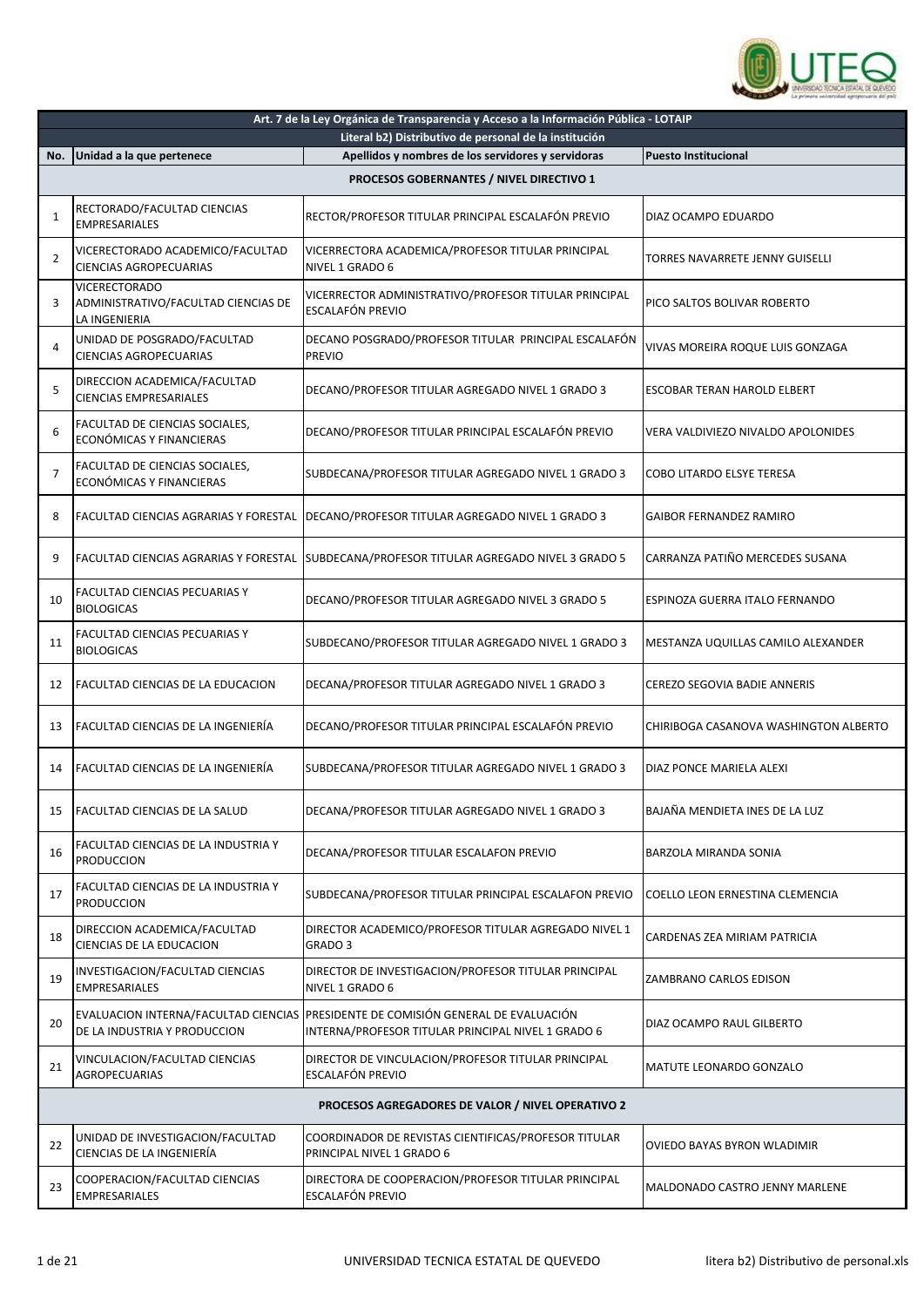

| 24 | UNIDAD DE POSGRADO/UNIDAD DE<br><b>ESTUDIOS A DISTANCIA</b>        | COORDINADORA DE EDUCACION CONTINUA/PROFESOR TITULAR<br>AGREGADO NIVEL 1 GRADO 3                                                               | ALVAREZ MORALES ELSA LEUVANY        |
|----|--------------------------------------------------------------------|-----------------------------------------------------------------------------------------------------------------------------------------------|-------------------------------------|
| 25 | UNIDAD DE POSGRADO/FACULTAD<br><b>CIENCIAS AGRARIAS Y FORESTAL</b> | COORDINADOR DE MAESTRIA GESTIÓN AMBIENTAL,<br>FORESTAL/PROFESOR TITULAR AUXILIAR NIVEL 2 GRADO 2                                              | BELEZACA PINARGOTE CARLOS EULOGIO   |
| 26 | UNIDAD DE POSGRADO/FACULTAD<br><b>CIENCIAS EMPRESARIALES</b>       | COORDINADOR EN GESTION PUBLICA/PROFESOR TITULAR<br>PRINCIPAL NIVEL 1 GRADO 6                                                                  | <b>BOZA VALLE JHON ALEJANDRO</b>    |
| 27 | UNIDAD DE POSGRADO/FACULTAD<br>CIENCIAS DE LA INGENIERIA           | COORDINADORA DESARROLLO LOCAL, MENCION PLANIFICACION,<br>DESARROLLO Y ORDENAMIENTO TERRITORIAL/PROFESOR<br>TITULAR PRINCIPAL NIVEL 1 GRADO 6  | GONZALEZ OZORIO BETTY BEATRIZ       |
| 28 | UNIDAD DE POSGRADO/FACULTAD<br><b>CIENCIAS EMPRESARIALES</b>       | COORDINADORA EN ADMINISTRACION DE MPRESAS/PROFESOR<br>TITULAR PRINCIPAL NIVEL 1 GRADO 6                                                       | MANJARREZ FUENTES NELLY NARCISA     |
| 29 | UNIDAD DE POSGRADO/FACULTAD<br><b>CIENCIAS EMPRESARIALES</b>       | COORDINADORA DE CONTABILIDAD Y AUDITORIA/PROFESOR<br>TITULAR AGREGADO NIVEL 1 GRADO 3                                                         | ANDRADE ARIAS MARIELA SUSANA        |
| 30 | UNIDAD DE POSGRADO/FACULTAD<br><b>CIENCIAS EMPRESARIALES</b>       | COORDINADOR DE EDUCACION Y CIENCIAS DE DATOS Y<br>PEDAGOGIA/PROFESOR TITULAR PRINCIPAL ESCALAFÓN PREVIO                                       | PASTRANO QUINTANA EDGAR VICENTE     |
| 31 | UNIDAD DE POSGRADO/FACULTAD<br>CIENCIAS AGROPECUARIAS              | COORDINADOR AGROECOLOGIA Y AGRONOMIAC/PROFESOR<br>TITULAR AGREGADO NIVEL 1 GRADO 3                                                            | REYEZ PEREZ JUAN JOSE               |
| 32 | UNIDAD DE POSGRADO/FACULTAD<br>CIENCIAS AGROPECUARIAS              | COORDINADOR EN PRODUCCION ANIMAL/PROFESOR TITULAR<br>PRINCIPAL NIVEL 1 GRADO 6                                                                | ZAMBRANO GRACIA DELSITO DIFILO      |
| 33 | UNIDAD DE POSGRADO/FACULTAD<br>CIENCIAS AGROPECUARIAS              | COORDINADOR DE MAESTRIA BIOTECNOLOGIA AGROPECUARIA Y<br>ACUICULTURA/PROFESOR TITULAR AUXILIAR NIVEL 1 GRADO 1                                 | ALVAREZ SANCHEZ ANA RUTH            |
| 34 | FACULTAD CIENCIAS EMPRESARIALES                                    | COORDINADOR DE LA CARRERA DE MARKETING/PROFESOR<br>TITULAR AUXILIAR NIVEL 1 GRADO 1                                                           | MENDOZA VARGAS EMMA YOLANDA         |
| 35 | FACULTAD CIENCIAS EMPRESARIALES                                    | COORDINADOR DE CARRERA GESTION EMPRESARIAL;<br>COORDINADOR CARRERA DE GESTION DEL TALENTO<br>HUMANO/PROFESOR TITULAR AUXILIAR NIVEL 1 GRADO 1 | CALERO LARA MAGALY GIOCONDA         |
| 36 | FACULTAD CIENCIAS EMPRESARIALES                                    | COORDINADOR DE CARRERA CONTABILIDAD Y<br>AUDITORIA/PROFESOR TITULAR AUXILIAR NIVEL 1 GRADO 1                                                  | SANDOVAL CUJI MARTHA MATILDE        |
| 37 | FACULTAD CIENCIAS EMPRESARIALES                                    | COORDINADORA DE CARRERA DE GESTION DE TALENTO<br>HUMANO/PROFESOR TITULAR AGREGADO NIVEL 1 GRADO 3                                             | RODRIGUEZ ANGULO DOMINGA ERNESTINA  |
| 38 | FACULTAD CIENCIAS EMPRESARIALES                                    | COORDINADOR DE CARRERA ECONOMIA; COORDINADOR<br>CARRERA FINANZAS/PROFESOR PRINCIPAL ESCALAFÓN PREVIO                                          | YELA BURGOS ROGER TOMAS             |
| 39 | <b>FACULTAD CIENCIAS EMPRESARIALES</b>                             | COORDINADOR DE LA CRRERA DE ADMINISTRACION<br>PUBLICA/PROFESOR TITULAR AGREGADO NIVEL 1 GRADO 3                                               | ZAMORA MAYORGA DARWIN JAVIER        |
| 40 | <b>FACULTAD CIENCIAS EMPRESARIALES</b>                             | COORDINADOR DE INNOVACION SOCIAL;<br>INVESTIGACION/PROFESOR PRINCIPAL ESCALAFÓN PREVIO                                                        | ARGUELLO NUÑEZ LEON BENIGNO         |
| 41 | UNIDAD DE ESTUDIOS A DISTANCIA                                     | COORDINADORA DE CARRERA MARKETING, CARRERA<br>CONTABILIDAD Y AUDITORIA/PROFESOR TITULAR AGREGADO<br><u>NIVEL 1 GRADO 3</u>                    | PLUA PANTA KARINA ALEXANDRA         |
| 42 | FACULTAD DE CIENCIAS SOCIALES,<br>ECONÓMICAS Y FINANCIERAS         | COORDINADOR CARRERA DE FINANZAS/PROFESOR TITULAR<br>AGREGADO NIVEL 1 GRADO 3                                                                  | MONCAYO CARREÑO OSCAR FABIAN        |
| 43 | <b>FACULTAD CIENCIAS AGRARIAS Y FORESTAL</b>                       | COORDINADOR DE LA CARRERA DE AGROECOLOGIA/PROFESOR<br>TITULAR AUXILIAR NIVEL 1 GRADO 1                                                        | BERMEO TOLEDO CESAR RAMIRO          |
| 44 | FACULTAD CIENCIAS AGRARIAS Y FORESTAL                              | COORDINADOR DE LA CARRERA INGENIERÍA<br>FORESTAL/PROFESOR TITULAR AUXILIAR NIVEL 1 GRADO 1                                                    | LOPEZ TOBAR ROLANDO MANUEL          |
| 45 | <b>FACULTAD CIENCIAS AGRARIAS Y FORESTAL</b>                       | COORDINADORA DE LA CARRERA INGENIERÍA<br>AGRICOLA/PROFESOR TITULAR AUXILIAR NIVEL 1 GRADO 1                                                   | VERA AVILES DANIEL FEDERICO         |
| 46 | FACULTAD CIENCIAS PECUARIAS Y<br><b>BIOLOGICAS</b>                 | COORDINADOR DE CARRERA DE ZOOTECNIA/PROFESOR TITULAR<br>AUXILIAR NIVEL 1 GRADO 1                                                              | BARRERA ALVAREZ ALEXANDRA ELIZABETH |
| 47 | FACULTAD CIENCIAS PECUARIAS Y<br><b>BIOLOGICAS</b>                 | COORDINADOR DE CARRERA BIOLOGIA/PROFESOR TITULAR<br>AGREGADO NIVEL 1 GRADO 3                                                                  | MORENO VERA ANA NOEMI               |
| 48 | FACULTAD CIENCIAS PECUARIAS Y<br><b>BIOLOGICAS</b>                 | COORDINADOR DE LA CARRERA DE AGROPECUARIA/PROFESOR<br>TITULAR AUXILIAR NIVEL 1 GRADO 1                                                        | RAMOS REMACHE ROMMEL ARTURO         |

٦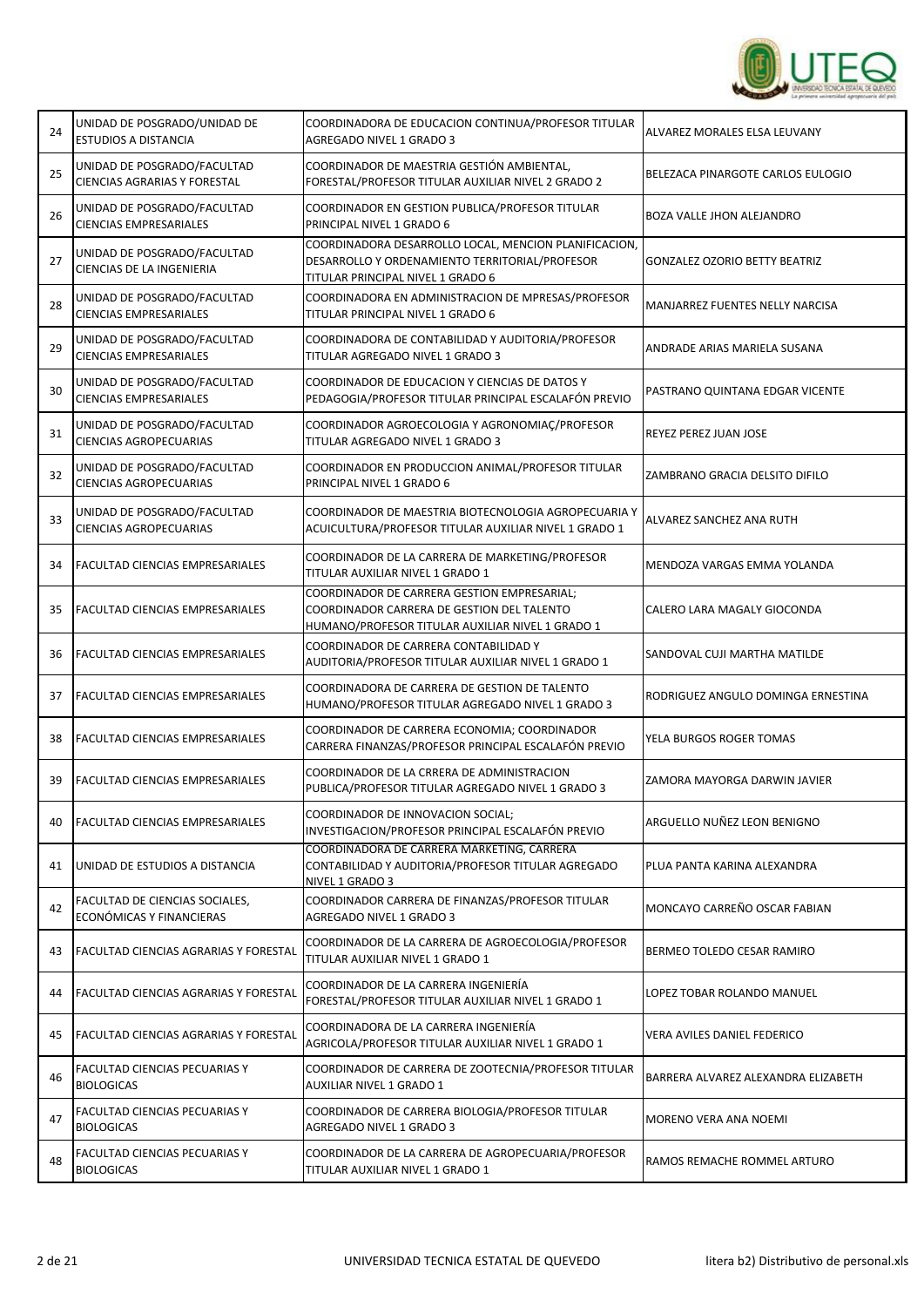

| 49 | FACULTAD CIENCIAS PECUARIAS Y<br><b>BIOLOGICAS</b>         | COORDINADOR DE LA CARRERA DE ACUICULTURA/PROFESOR<br>TITULAR AUXILIAR NIVEL 1 GRADO 1                                             | <b>MENDEZ MARTINEZ YUNIEL</b>       |
|----|------------------------------------------------------------|-----------------------------------------------------------------------------------------------------------------------------------|-------------------------------------|
| 50 | FACULTAD CIENCIAS PECUARIAS Y<br><b>BIOLOGICAS</b>         | COORDINADORA DE CARRERA DE INGENIERÍA AGROPECUARIA<br>/PROFESOR TITULAR AUXILIAR NIVEL 1 GRADO 1                                  | VELIZ ZAMORA DIANA VERONICA         |
| 51 | <b>FACULTAD CIENCIAS DE LA EDUCACION</b>                   | COORDINADOR GENERAL DE INGLES/PROFESOR NO TITULAR-<br>CONTRATADO                                                                  | CAMACHO CASTILLO LUIS ALFREDO       |
| 52 | FACULTAD CIENCIAS DE LA EDUCACION                          | COORDINADORA DE PEDAGOGIA DE LOS IDIOMAS NACIONALES,<br>EXTRANJEROS/PROFESOR TITULAR AUXILIAR NIVEL 1 GRADO 1                     | CHONG CRUZ MANUEL LIBORIO           |
| 53 | <b>FACULTAD CIENCIAS DE LA EDUCACION</b>                   | COORDINDOR DE CARRERA DE EDUCACION BASICA/PROFESOR<br>TITULAR PRINCIPAL ESCALAFÓN PREVIO                                          | PARRA SILVA PABLO ALBERTO           |
| 54 | FACULTAD DE CIENCIAS SOCIALES,<br>ECONÓMICAS Y FINANCIERAS | COORDINADORA DE PEDAGOGIA DE LOS IDIOMAS NACIONALES,<br>EXTRANJEROS/PROFESOR NO TITULAR-CONTRATADO                                | RIVADENEIRA ZAMBRANO MARIA ANGELICA |
| 55 | FACULTAD CIENCIAS DE LA INGENIERÍA                         | COORDINADOR DE CARRERA MECANICA/PROFESOR TITULAR<br>PRINCIPAL ESCALAFON PREVIO                                                    | ALCOCER QUINTEROS RUBEN PATRICIO    |
| 56 | FACULTAD CIENCIAS DE LA INGENIERÍA                         | COORDINADOR DE CARRERA ELECTRICA/PROFESOR TITULAR<br>PRINCIPAL ESCALAFON PREVIO                                                   | MURILLO OVIEDO JORGE PATRICIO       |
| 57 | lFACULTAD CIENCIAS DE LA INGENIERÍA                        | COORDINADOR DE LA CARRERA ING. SISTEMAS, ING.EN DISEÑO<br>GRÁFICO Y MULTIMEDIA/PROFESOR NO TITULAR-CONTRATADO                     | ZAMBRANO VEGA CRISTIAN GABRIEL      |
| 58 | FACULTAD CIENCIAS DE LA INGENIERÍA                         | COORDINADOR DE LA CARRERA INGENIERÍA EN<br>TELEMÁTICA/PROFESOR NO TITULAR-CONTRATADO                                              | ZHUMA MERA EMILIO RODRIGO           |
| 59 | FACULTAD CIENCIAS DE LA INGENIERÍA                         | COORDINADOR CARRERA DE GESTION AMBIENTAL/PROFESOR<br>TITULAR AUXILIAR NIVEL 1 GRADO 1                                             | URDANIGO ZAMBRANO JUAN PABLO        |
| 60 | FACULTAD CIENCIAS DE LA SALUD                              | COORDINADORA DE CARRERA ENFERMERÍA/PROFESOR NO<br>TITULAR-CONTRATADO                                                              | MONTES VELEZ RAMONA SOLEDAD         |
| 61 | FACULTAD CIENCIAS DE LA INDUSTRIA Y<br><b>PRODUCCION</b>   | COORDINADOR DE CARRERA INDUSTRIAL/PROFESOR TITULAR<br>AGREGADO NIVEL 1 GRADO 3                                                    | <b>BAQUE MITE LEONARDO ARTURO</b>   |
| 62 | FACULTAD CIENCIAS DE LA INDUSTRIA Y<br><b>PRODUCCION</b>   | COORDINADOR CARRERA DE INGENIERÍA<br>AGROINDUSTRIAL/PROFESOR TITULAR AUXILIAR NIVEL 1 GRADO                                       | BERNAL GUTIERREZ AZUCENA ELIZABETH  |
| 63 | FACULTAD CIENCIAS DE LA INDUSTRIA Y<br><b>PRODUCCION</b>   | COORDINADOR DE CARRERA SEGURIDAD INDUSTRIAL Y SALUD<br>OCUPACIONAL/PROFESOR TITULAR AUXILIAR NIVEL 1 GRADO 1                      | AGUILERA VIDAL HENRY NELSON         |
| 64 | FACULTAD CIENCIAS DE LA INDUSTRIA Y<br><b>PRODUCCION</b>   | COORDINADORA DE CARRERA ALIMENTOS/PROFESOR TITULAR<br>AUXILIAR NIVEL 1 GRADO 1                                                    | ERAZO SOLORZANO CYNTIA YADIRA       |
| 65 | EMPRESARIALES                                              | ADMISION Y REGISTRO/FACULTAD CIENCIAS COORDINADOR DE LA UNIDAD DE ADMISION Y<br>REGSTRO/PROFESOR TITULAR AUXILIAR NIVEL 1 GRADO 1 | REYES BERMEO MARIANA DEL ROCIO      |
| 66 | <b>RECTORADO</b>                                           | ANALISTA DE AUTORIDAD UNIVERSITARIA                                                                                               | MENDOZA YEPEZ JOSELYN LISBETH       |
| 67 | RECTORADO                                                  | CONSERJE                                                                                                                          | <b>VERA TARIRA JAVIER MOISES</b>    |
| 68 | VICERECTORADO ACADEMICO                                    | ANALISTA DE AUTORIDAD UNIVERSITARIA                                                                                               | PALLO VELAÑA MONICA AMPARO          |
| 69 | VICERECTORADO ADMINISTRATIVO                               | ANALISTA DE AUTORIDAD UNIVERSITARIA                                                                                               | <b>GOMEZ PONGUILLO EVA RUTH</b>     |
| 70 | DIRECCION ACADEMICA                                        | TECNICO ADMINISTRATIVO                                                                                                            | VELIZ INTRIAGO MARIA BEATRIZ        |
| 71 | TECNOLOGIAS DE LA<br>INFORMACION/DIRECCION ACADEMICA       | ANALISTA DE TECNOLOGIAS DE LA INFORMACION 2                                                                                       | CEDEÑO SALAZAR CLOTARIO BLADIMIR    |
| 72 | TECNOLOGIAS DE LA<br>INFORMACION/DIRECCION ACADEMICA       | ANALISTA DE TECNOLOGIAS DE LA INFORMACION 1                                                                                       | SEMINARIO HOLGUIN JUAN MEISAEL      |
| 73 | TECNOLOGIAS DE LA<br>INFORMACION/DIRECCION ACADEMICA       | ANALISTA DE TECNOLOGIAS DE LA INFORMACION 1                                                                                       | BARCO MORAN BYRON GONZALO           |
| 74 | TECNOLOGIAS DE LA<br>INFORMACION/DIRECCION ACADEMICA       | ANALISTA DE TECNOLOGIAS DE LA INFORMACION 1                                                                                       | OÑATE ESPINOZA JOHN ALEXANDER       |

r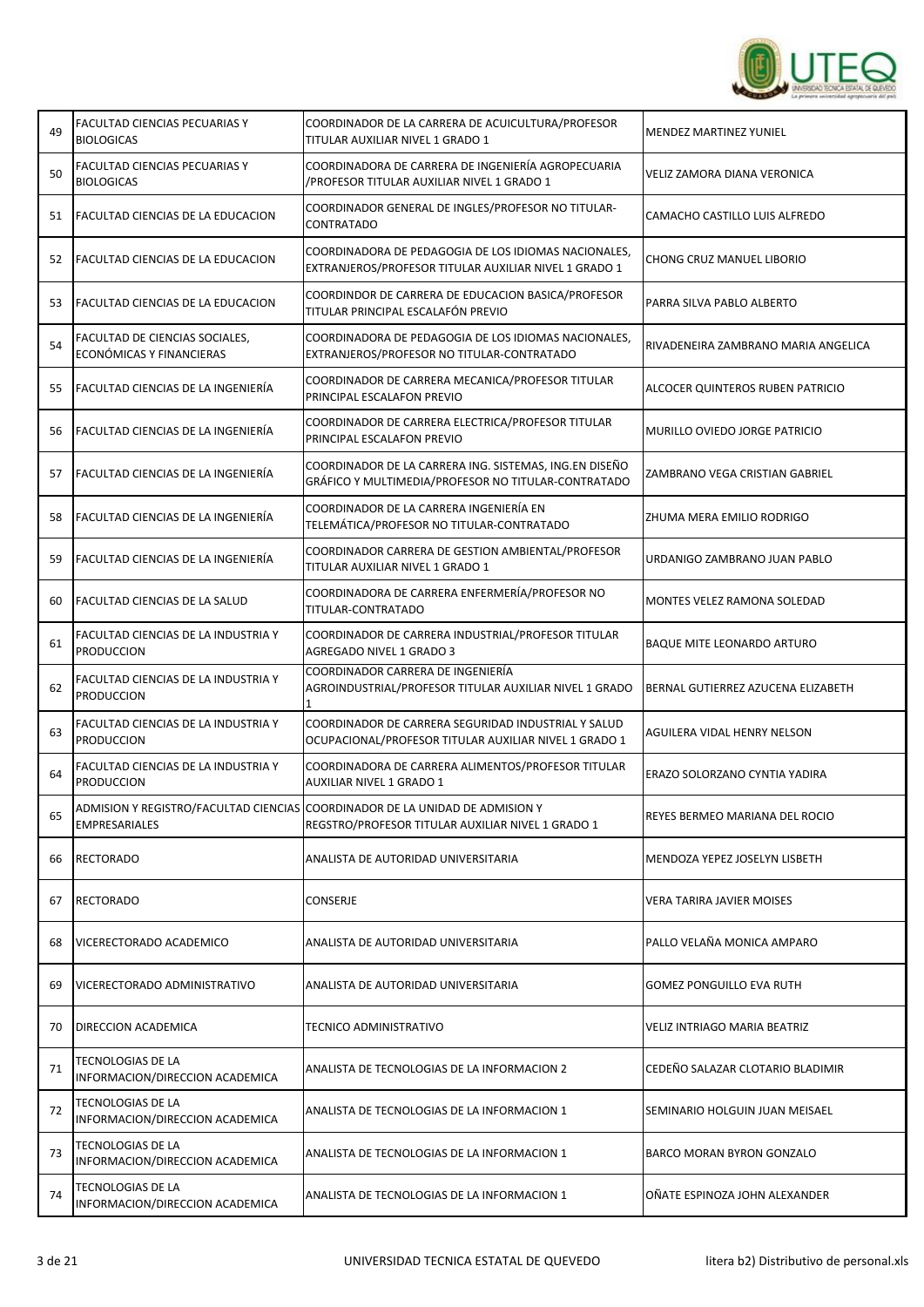

| 75  | UNIDAD DE INVESTIGACION                                  | TECNICO ADMINISTRATIVO                          | CHILUISA TRIANA NORA FERNANDA         |
|-----|----------------------------------------------------------|-------------------------------------------------|---------------------------------------|
| 76  | UNIDAD DE INVESTIGACION-LABORATORIO<br>DE BIOTECNOLOGIA  | LABORATORISTA - LABORATORIO DE BIOTECNOLOGIA    | MENDOZA LEON ANTONIO FRANCISCO        |
| 77  | UNIDAD DE INVESTIGACION-LABORATORIO                      | TECNICO DE INVESTIGACION LOES                   | CEDEÑO MOREIRA ANGEL VIRGILIO         |
| 78  | DIRECCIÓN DE PLANIFICACIÓN Y<br>DESARROLLO UNIVERSITARIO | ANALISTA DE PLANIFICACION 1                     | <b>BRIONES CHILAN ERASMO LIDER</b>    |
| 79  | <b>TALENTO HUMANO</b>                                    | ANALISTA DE TALENTO HUMANO 2                    | FAJARDO ROMERO JESSICA DEL ROCIO      |
| 80  | <b>TALENTO HUMANO</b>                                    | ANALISTA DE TALENTO HUMANO 1                    | <b>GANCHOZO FLOREANO AMERICA INES</b> |
| 81  | <b>TALENTO HUMANO</b>                                    | ANALISTA DE TALENTO HUMANO 1                    | CEDEÑO ANDRADE VICTOR ANTONIO         |
| 82  | TALENTO HUMANO                                           | ANALISTA DE TALENTO HUMANO 2                    | CARDENAS MOLINA CARMEN VIRGINIA       |
| 83  | <b>TALENTO HUMANO</b>                                    | ANALISTA DE TALENTO HUMANO 2                    | ORTIZ BASANTES MERY ARACELY           |
| 84  | <b>TALENTO HUMANO</b>                                    | ESPECIALISTA EN SEGURIDAD E HIGIENE OCUPACIONAL | RODRIGUEZ GUALE JOSE LEONARDO         |
| 85  | TALENTO HUMANO                                           | CONSERJE                                        | SOLIS BARROS WASHINGTON EDUARDO       |
| 86  | <b>COMPRAS PUBLICAS</b>                                  | ANALISTA DE COMPRAS PUBLICAS 2                  | AREVALO TOBAR YUNI ELIZABETH          |
| 87  | <b>COMPRAS PUBLICAS</b>                                  | ANALISTA DE COMPRAS PUBLICAS 1                  | FIGUEROA QUILA LAURA ELVIRA           |
| 88  | <b>COMPRAS PUBLICAS</b>                                  | ANALISTA DE COMPRAS PUBLICAS 2                  | ROSADO MONTOYA MILDRED LILI           |
| 89  | COMPRAS PUBLICAS                                         | ANALISTA DE COMPRAS PUBLICAS 1                  | VASQUEZ HERRERA ADELAIDA MARITZA      |
| 90  | CONTROL DE BODEGA                                        | ANALISTA DE ACTIVOS FIJOS                       | ROBINSON VERA EDISON GABRIEL          |
| 91  | CONTROL DE ACTIVOS Y BODEGA                              | ASISTENTE DE ACTIVOS FIJOS                      | PALACIOS GOMEZ IRVING ANTONIO         |
| 92  | CONTROL DE ACTIVOS Y BODEGA                              | ASISTENTE DE CONTROL DE BODEGA                  | TOALA BAQUE ANGEL MANUEL              |
| 93  | CONTROL DE ACTIVOS Y BODEGA                              | ASISTENTE DE CONTROL DE BIENES                  | LOPEZ BAJAÑA JOSE ALEJANDRO           |
| 94  | <b>BIENESTAR UNIVERSITARIO</b>                           | TRABAJADOR SOCIAL                               | FERNANDEZ HIDALGO ELSA DE JESUS       |
| 95  | BIENESTAR UNIVERSITARIO                                  | TRABAJADOR SOCIAL                               | PICO VINCES RAQUEL MARITZA            |
| 96  | <b>BIENESTAR UNIVERSITARIO</b>                           | PROMOTOR UNIVERSITARIO (CORO)                   | VILLON VILLEGAS MAGNO RICARDO         |
| 97  | <b>BIENESTAR UNIVERSITARIO</b>                           | ASISTENTE DE PROMOTOR UNIVERSITARIO             | SANCHEZ CORDOVA ADELAIDA JACKELINE    |
| 98  | <b>BIENESTAR UNIVERSITARIO</b>                           | ASISTENTE DE PROMOTOR UNIVERSITARIO             | JARAMILLO OLIVO GUILLERMO BARTOLO     |
| 99  | <b>BIENESTAR UNIVERSITARIO</b>                           | ASISTENTE DE PROMOTOR UNIVERSITARIO             | MORAN SUAREZ FERNANDO DANIEL          |
| 100 | BIENESTAR UNIVERSITARIO                                  | ASISTENTE DE PROMOTOR UNIVERSITARIO             | MIRANDA ULLON SANTOS JUAN             |
| 101 | BIENESTAR UNIVERSITARIO                                  | ASISTENTE DE PROMOTOR UNIVERSITARIO             | PEREZ CARRANZA JORGE SANTIAGO         |
| 102 | <b>SERVICIOS MEDICOS</b>                                 | <b>MEDICO GENERAL</b>                           | LOOR INTRIAGO MIRYAN MARIA            |
| 103 | SERVICIOS MEDICOS                                        | ENFERMERA                                       | ALVAREZ AYALA GABRIELA ADRIANA        |
| 104 | <b>SERVICIOS MEDICOS</b>                                 | <b>ODONTOLOGO</b>                               | SOLANO CHICHANDE CRISTHIAN DAVID      |

┱

Τ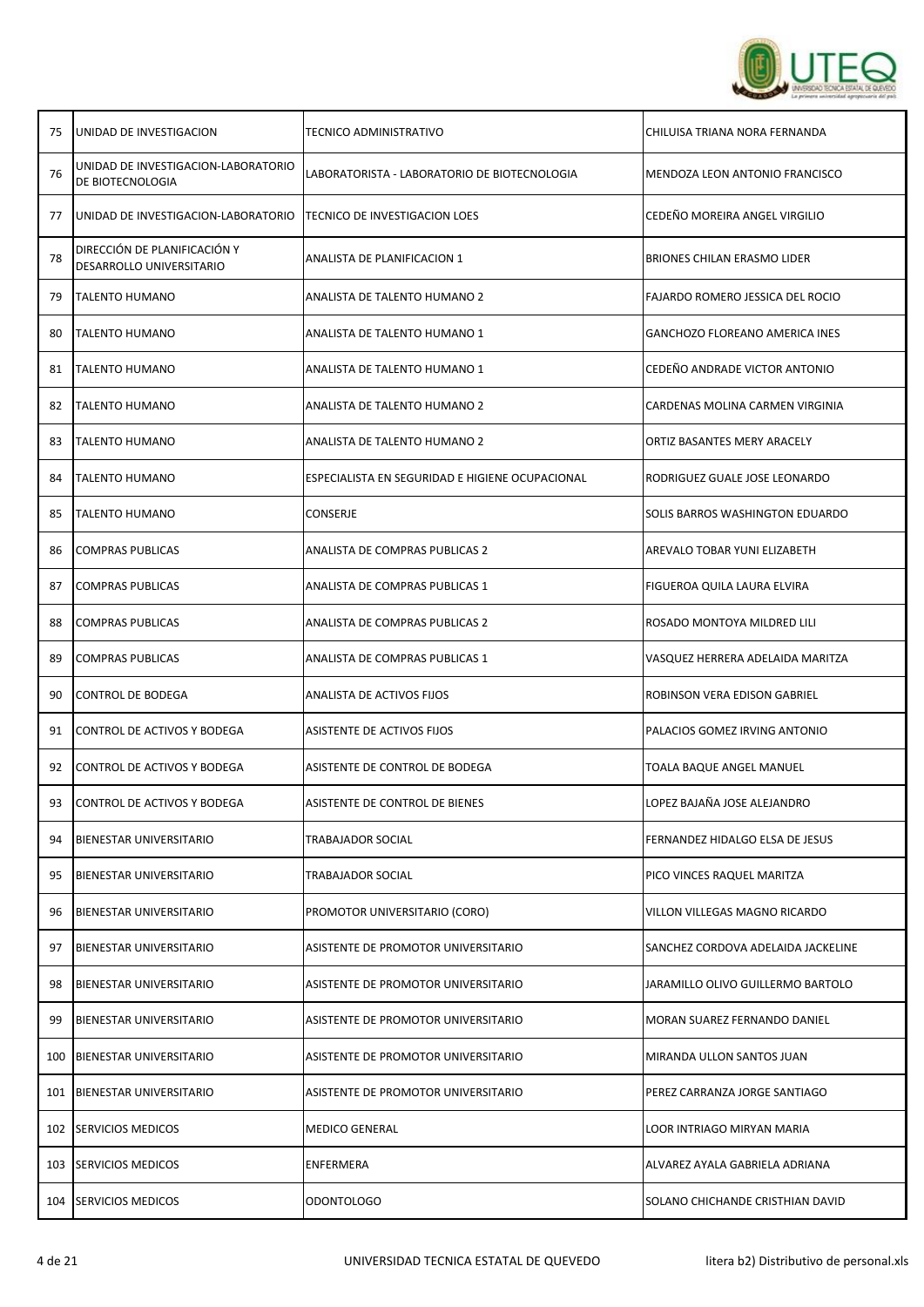

| 105 | TECNOLOGÍAS DE LA INFORMACION                         | ANALISTA DE TECNOLOGIAS DE LA INFORMACION 1         | ULLOA CALERO MERCY MAGDALENA          |
|-----|-------------------------------------------------------|-----------------------------------------------------|---------------------------------------|
| 106 | <b>TECNOLOGÍAS DE LA INFORMACION</b>                  | ANALISTA DE TECNOLOGIAS DE LA INFORMACION 1         | MORA SEGURA ANGEL WASHINGTON          |
| 107 | TECNOLOGÍAS DE LA INFORMACION                         | ANALISTA DE TECNOLOGIAS DE LA INFORMACION 1         | TOAZA FIERRO GERARDO EUSCADY          |
| 108 | <b>TECNOLOGÍAS DE LA INFORMACION</b>                  | ANALISTA DE TECNOLOGIAS DE LA INFORMACION 2         | AGUIRRE PEREZ MARGOTH DE LAS MERCEDES |
| 109 | TECNOLOGÍAS DE LA INFORMACION                         | ANALISTA DE TECNOLOGIAS DE LA INFORMACION 2         | CHAVEZ BOZA BETTY MARGARITA           |
| 110 | TECNOLOGÍAS DE LA INFORMACION                         | LABORATORISTA                                       | <b>IBARRA ALAVA MERY YOLANDA</b>      |
| 111 | TECNOLOGÍAS DE LA INFORMACION-<br><b>LABORATORIOS</b> | LABORATORISTA                                       | <b>BRAULIO JORGE PATRICIO</b>         |
| 112 | TECNOLOGÍAS DE LA INFORMACION-<br><b>LABORATORIOS</b> | ASISTENTE DE LABORATORIO                            | GARCIA SANGOQUIZA GINA MAGALY         |
| 113 | TECNOLOGÍAS DE LA INFORMACION-<br><b>LABORATORIOS</b> | ASISTENTE DE LABORATORIO                            | MORALES ALVAREZ MAGELA MERCEDES       |
| 114 | <b>TECNOLOGÍAS DE LA INFORMACION</b>                  | CONSERJE                                            | SANCHEZ FUENTES OSCAR ALBERTO         |
| 115 | <b>TECNOLOGÍAS DE LA INFORMACION</b>                  | <b>CONSERJE</b>                                     | ZORRILLA SEGURA MARCIANO GABRIEL      |
|     | 116 BIBLIOTECA                                        | <b>BIBLIOTECARIO</b>                                | MUÑOZ ZAMORA ELITE MARGOTH            |
|     | 117   FACULTAD CIENCIAS AGROPECUARIAS                 | <b>BIBLIOTECARIO</b>                                | ALAVA ALCIVAR PEDRO LENIN             |
|     | 118 BIBLIOTECA                                        | ASISTENTE DE BIBLIOTECA                             | ROMERO VALENCIA ANGEL GERMAN          |
| 119 | <b>BIBLIOTECA</b>                                     | ASISTENTE DE BIBLIOTECA                             | MONTECE RUIZ LILIBETH ESTEFANIA       |
| 120 | <b>BIBLIOTECA</b>                                     | CONSERJE                                            | ZAMBRANO LOPEZ GERMANIA JANETH        |
| 121 | <b>TRANSPORTE</b>                                     | ADMINISTRADOR DE TRANSPORTE                         | PILLIGUA VERA CARLOS ALBERTO          |
|     | 122 TRANSPORTE                                        | <b>CHOFER</b>                                       | MORAN MONTOYA ALBERTO ANTONIO         |
| 123 | TRANSPORTE                                            | <b>CHOFER</b>                                       | SANCHEZ LOOR BOLIVAR ALEJANDRO        |
| 124 | <b>TRANSPORTE</b>                                     | <b>CHOFER</b>                                       | LOOR URETA HOMERO RAFAEL              |
|     | 125   FINANCIERO                                      | <b>TECNICO ADMINISTRATIVO</b>                       | LOOR ALCIVAR LAURO FREDDY             |
|     | 126   PRESUPUESTO                                     | <b>ANALISTA DE PRESUPUESTO 1</b>                    | MENDOZA LERTORA MARIA ALEXANDRA       |
| 127 | <b>PRESUPUESTO</b>                                    | <b>ANALISTA DE PRESUPUESTO 3</b>                    | VARELA CARRANZA YESENIA MONSERRATE    |
| 128 | CONTABILIDAD                                          | ANALISTA DE CONTABILIDAD 1                          | VELIZ CHEVEZ CARMEN MAGDALENA         |
| 129 | <b>TESORERIA</b>                                      | <b>CONTADOR GENERAL</b>                             | SANCHEZ FUENTES ESTHER ANGELA         |
| 130 | <b>TESORERIA</b>                                      | ANALISTA DE TESORERIA                               | PEÑAFIEL MENDOZA SAIRA GRISELDA       |
|     | 131   PROCURADURÍA                                    | PROCURADORA                                         | ZURITA VERA TATIANA KATHERINE         |
|     | 132   RELACIONES PUBLICAS                             | ASISTENTE DE RELACIONES PUBLICAS                    | MOLINA ALMEIDA ADRIANA GISSELA        |
|     | 133   RELACIONES PUBLICAS                             | ASISTENTE DE RELACIONES PUBLICAS                    | FRANCO MURILLO PEDRO ARMANDO          |
|     | 134 SECRETARÍA GENERAL                                | ANALISTA DE DOCUMENTACION ARCHIVO Y CERTIFICACION 1 | GOMEZ BARRE SANDRA CECILIA            |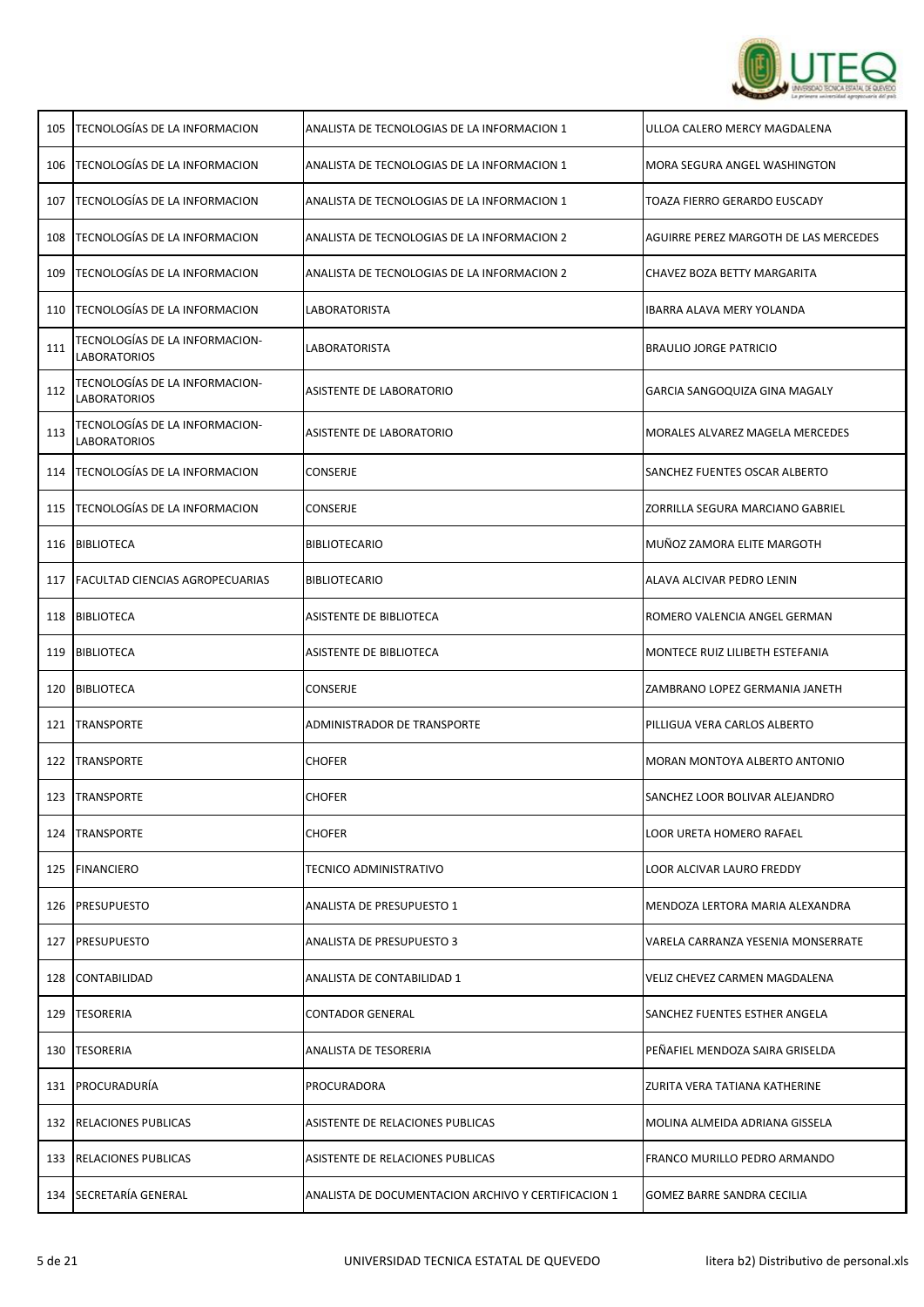

| 135 | SECRETARÍA GENERAL-ARCHIVO                             | ANALISTA DE DOCUMENTACION ARCHIVO Y CERTIFICACION 2                                 | PINCAY ORTEGA MARIA JACQUELINE         |
|-----|--------------------------------------------------------|-------------------------------------------------------------------------------------|----------------------------------------|
|     | 136 SECRETARÍA GENERAL-ARCHIVO                         | ANALISTA DE DOCUMENTACION ARCHIVO Y CERTIFICACION 1                                 | DELGADO ZAMORA MARIA ISABEL            |
| 137 | BIENESTAR UNIVERSITARIO/ARCHIVO<br>GENERAL             | TRABAJADOR AGRICOLA/conserje                                                        | ALVAREZ ZAMBRANO MAYRO DELCINO         |
| 138 | UNIDAD DE ADMISION Y REGISTRO                          | SECRETARIO ABOGADO                                                                  | CAMPOVERDE MENDOZA LUCRECIA GUADALUPE  |
| 139 | UNIDAD DE ADMISION Y REGISTRO                          | ANALISTA DE ELABORACION Y REGISTRO DE TITULOS                                       | VELIZ INTRIAGO MARIA DETSY             |
| 140 | UNIDAD DE ADMISION Y REGISTRO                          | ANALISTA DE ELABORACION Y REGISTRO DE TITULOS                                       | SILVA TORRES MAGALY LOURDES            |
| 141 | UNIDAD DE ADMISION Y REGISTRO                          | SECRETARIO ABOGADO, ENCARGADO                                                       | ZABALA BUENAÑO ALFREDO                 |
|     | 142   VINCULACION                                      | PERSONAL DE APOYO 3 GRADO 3                                                         | <b>FARIAS VERGARA JENNY DOLORES</b>    |
| 143 | VINCULACION                                            | TECNICO DE VINCULACION                                                              | PALMA ALAVA PABLO ELVER                |
| 144 | <b>VINCULACION</b>                                     | <b>TECNICO VINCULACION LOES</b>                                                     | CRUZ ROSERO EDWIN WILMER               |
| 145 | <b>DESARROLLO FISICO</b>                               | ANALISTA DE DESARROLLO DE LA INFRAESTRUCTURA 2                                      | MACIAS FARIAS LUISA ISABEL             |
| 146 | <b>DESARROLLO FISICO</b>                               | ANALISTA DE DESARROLLO DE LA INFRAESTRUCTURA 2                                      | SARMIENTO ANCHUNDIA BRYAN ESTIVEN      |
|     | 147 APOYO A LA GESTION                                 | CONSERJE                                                                            | PLUAS MUÑOZ EDUARDO MANUEL             |
| 148 | SERVICIOS UNIVERSITARIOS- APOYO A LA<br><b>GESTION</b> | <b>GASFITERO</b>                                                                    | CARABAJO PERALTA JULIO HUMBERTO        |
| 149 | SERVICIOS UNIVERSITARIOS- APOYO A LA<br><b>GESTION</b> | AUXILIAR DE MANTENIMIENTO                                                           | CARRANZA CARRANZA JAVIER MAXIMO        |
| 150 | SERVICIOS UNIVERSITARIOS- APOYO A LA<br><b>GESTION</b> | AUXILIAR DE MANTENIMIENTO                                                           | CERCADO COBEÑA NEIL FRANCISCO          |
| 151 | SERVICIOS UNIVERSITARIOS- APOYO A LA<br><b>GESTION</b> | <b>ELECTRICISTA</b>                                                                 | FRANCO VEAS FELIX WILMER               |
| 152 | SERVICIOS UNIVERSITARIOS- APOYO A LA<br><b>GESTION</b> | AUXILIAR DE MANTENIMIENTO                                                           | MACIAS GARCIA JAVIER ENRIQUE           |
| 153 | SERVICIOS UNIVERSITARIOS- APOYO A LA<br><b>GESTION</b> | ALBAÑIL                                                                             | REINA CHENCHE HECTOR TOMAS             |
| 154 | SERVICIOS UNIVERSITARIOS- APOYO A LA<br><b>GESTION</b> | OPERADOR DE MAQUINA                                                                 | ALVAREZ YOZA DANNY DANIEL              |
| 155 | SERVICIOS UNIVERSITARIOS- APOYO A LA<br><b>GESTION</b> | <b>AUXILIAR DE MANTENIMIENTO</b>                                                    | SALDAÑA MORA EUDER BENEDICTO           |
| 156 | UNIDAD DE POSGRADO                                     | <b>TECNICO ADMINISTRATIVO</b>                                                       | PARRAGA PADILLA CARMEN ELIZABETH       |
| 157 | UNIDAD DE POSGRADO                                     | CONSERJE                                                                            | MENDIETA DELGADO LUIS GALO             |
| 158 | UNIDAD DE POSGRADO                                     | <b>OFICINISTA</b>                                                                   | ZAMBRANO PLAZA ANGEL GERMAN            |
| 159 | <b>FACULTAD CIENCIAS EMPRESARIALES</b>                 | COORDINADOR DE LA CARRERA DE MARKETING/PROFESOR<br>TITULAR AUXILIAR NIVEL 1 GRADO 1 | MENDOZA VARGAS EMMA YOLANDA            |
| 160 | <b>FACULTAD CIENCIAS EMPRESARIALES</b>                 | PROFESOR NO TITULAR-CONTRATADO                                                      | AGUAS SEGURA LIVIO CESAR               |
| 161 | <b>FACULTAD CIENCIAS EMPRESARIALES</b>                 | PROFESOR NO TITULAR-CONTRATADO                                                      | AGUAYO CARVAJAL VERONICA ROSALVA       |
| 162 | <b>FACULTAD CIENCIAS EMPRESARIALES</b>                 | PROFESOR NO TITULAR-CONTRATADO                                                      | ALAVA ROSADO MARIA XIMENA              |
| 163 | <b>FACULTAD CIENCIAS EMPRESARIALES</b>                 | PROFESOR NO TITULAR-CONTRATADO                                                      | BALLESTEROS BALLESTEROS ERIKA YESSENIA |

Г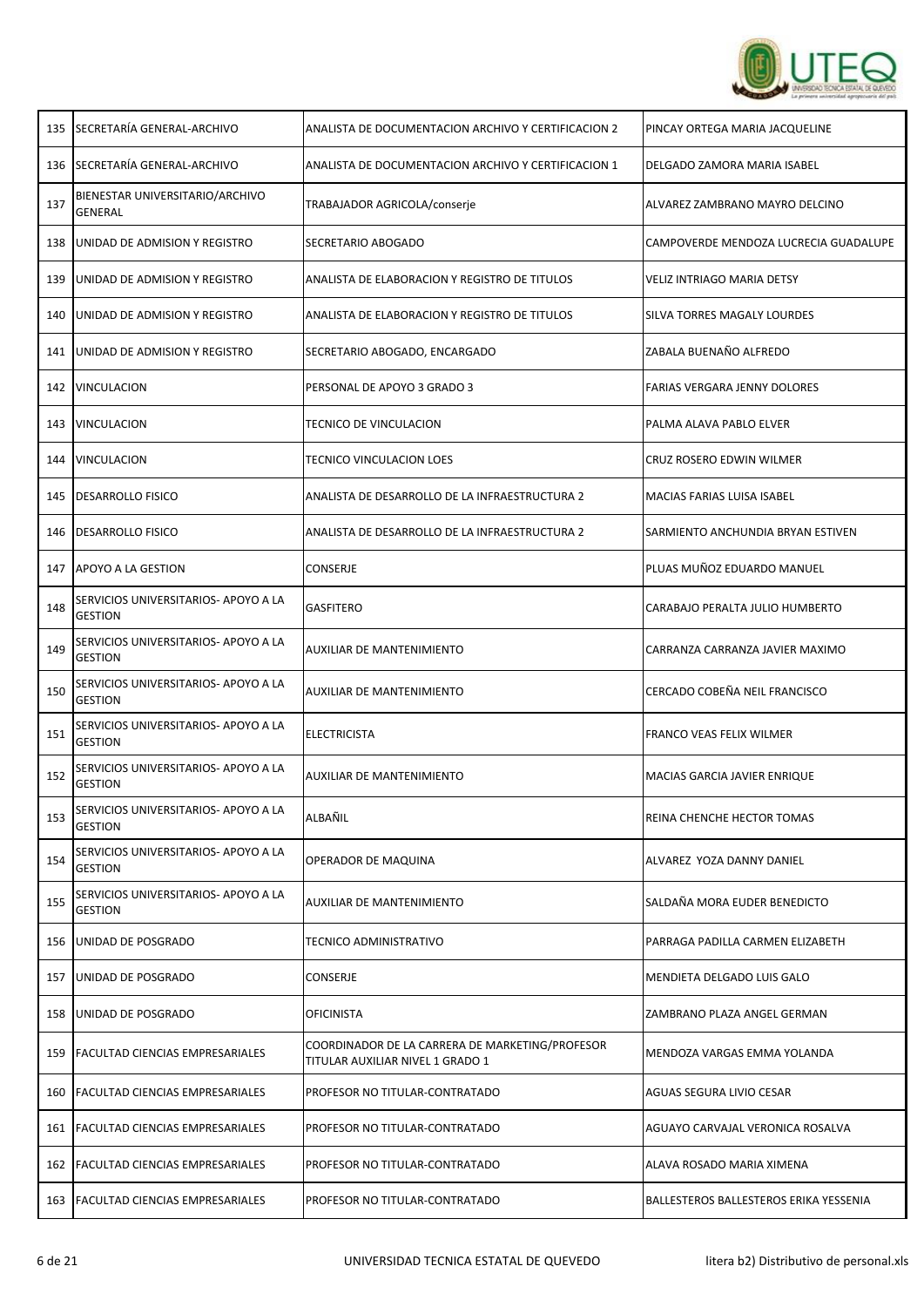

| 164 | <b>FACULTAD CIENCIAS EMPRESARIALES</b>                | PROFESOR NO TITULAR-CONTRATADO              | BRAVO SALVATIERRA JEFFERSON XAVIER    |
|-----|-------------------------------------------------------|---------------------------------------------|---------------------------------------|
| 165 | <b>FACULTAD CIENCIAS EMPRESARIALES</b>                | PROFESOR NO TITULAR-CONTRATADO              | CARRANZA QUIMI WENDY DIANA            |
| 166 | <b>FACULTAD CIENCIAS EMPRESARIALES</b>                | PROFESOR NO TITULAR-CONTRATADO              | CASTILLO PLAZA IRIS ARACELY           |
| 167 | <b>FACULTAD CIENCIAS EMPRESARIALES</b>                | PROFESOR NO TITULAR-CONTRATADO              | CHANG RIZO FRESIA SUSANA              |
| 168 | <b>FACULTAD CIENCIAS EMPRESARIALES</b>                | PROFESOR NO TITULAR-CONTRATADO              | ESTRADA AGUILAR JAIME LEONARDO        |
| 169 | <b>FACULTAD CIENCIAS EMPRESARIALES</b>                | PROFESOR NO TITULAR-CONTRATADO              | <b>GALLO FONSECA VICTOR TRAJANO</b>   |
| 170 | <b>FACULTAD CIENCIAS EMPRESARIALES</b>                | PROFESOR NO TITULAR-CONTRATADO              | <b>GOMEZ PEREZ ROSA PATRICIA</b>      |
| 171 | <b>FACULTAD CIENCIAS EMPRESARIALES</b>                | PROFESOR NO TITULAR-CONTRATADO              | <b>GUILLIN LLANOS XIMENA MINSHELY</b> |
| 172 | <b>FACULTAD CIENCIAS EMPRESARIALES</b>                | PROFESOR NO TITULAR-CONTRATADO              | MORA CARPIO WENDY TAMARA              |
| 173 | <b>FACULTAD CIENCIAS EMPRESARIALES</b>                | PROFESOR NO TITULAR-CONTRATADO              | MORALES SORNOZA JOSE MANUEL           |
| 174 | <b>FACULTAD CIENCIAS EMPRESARIALES</b>                | PROFESOR NO TITULAR-CONTRATADO              | MOSQUERA AREVALO ARTURO PATRICIO      |
| 175 | <b>FACULTAD CIENCIAS EMPRESARIALES</b>                | PROFESOR NO TITULAR-CONTRATADO              | PINOS ULLAURI CAROLA ALEXANDRA        |
| 176 | <b>FACULTAD CIENCIAS EMPRESARIALES</b>                | PROFESOR NO TITULAR-CONTRATADO              | PLATA MURILLO LUIS ANTONIO            |
| 177 | <b>FACULTAD CIENCIAS EMPRESARIALES</b>                | PROFESOR NO TITULAR-CONTRATADO              | PONCE ORDOÑEZ JESSICA ALEXANDRA       |
| 178 | <b>FACULTAD CIENCIAS EMPRESARIALES</b>                | PROFESOR NO TITULAR-CONTRATADO              | RACINES MACIAS RUTH ELIZABETH         |
| 179 | <b>FACULTAD CIENCIAS EMPRESARIALES</b>                | PROFESOR NO TITULAR-CONTRATADO              | RENDON GUERRA GINA DEL PILAR          |
| 180 | <b>FACULTAD CIENCIAS EMPRESARIALES</b>                | PROFESOR NO TITULAR-CONTRATADO              | TRIANA LITARDO FREDDY ENRIQUE         |
| 181 | <b>FACULTAD CIENCIAS EMPRESARIALES</b>                | PROFESOR NO TITULAR-CONTRATADO              | VELEZ MENDOZA JIMMY FRANCISCO         |
| 182 | <b>FACULTAD CIENCIAS EMPRESARIALES</b>                | PROFESOR NO TITULAR-CONTRATADO              | VIZUETA SILVA STEVEN DAVID            |
| 183 | VINCULACION/FACULTAD CIENCIAS<br><b>EMPRESARIALES</b> | PROFESOR TITULAR PRINCIPAL ESCALAFON PREVIO | <b>ALARCON LOPEZ HENRY FELIPE</b>     |
| 184 | <b>FACULTAD CIENCIAS EMPRESARIALES</b>                | PROFESOR TITULAR PRINCIPAL ESCALAFÓN PREVIO | AGUIRRE VALVERDE DENNIS GUILLERMO     |
| 185 | <b>FACULTAD CIENCIAS EMPRESARIALES</b>                | PROFESOR TITULAR AUXILIAR NIVEL 1 GRADO 1   | GUZMAN MACIAS MARIA DEL CARMEN        |
| 186 | <b>FACULTAD CIENCIAS EMPRESARIALES</b>                | PROFESOR TITULAR PRINCIPAL ESCALAFÓN PREVIO | ANGAMARCA IZQUIERDO GUILLERMO REMIGIO |
| 187 | <b>FACULTAD CIENCIAS EMPRESARIALES</b>                | PROFESOR TITULAR AGREGADO NIVEL 1 GRADO 3   | AREVALO BRIONES KARINA PATRICIA       |
| 188 | <b>FACULTAD CIENCIAS EMPRESARIALES</b>                | PROFESOR TITULAR PRINCIPAL ESCALAFÓN PREVIO | BAEZ OÑATE MARCOS VINICIO             |
| 189 | <b>FACULTAD CIENCIAS EMPRESARIALES</b>                | PROFESOR TITULAR AGREGADO NIVEL 1 GRADO 3   | INTRIAGO ZAMORA ENRIQUE NARCISO       |
| 190 | <b>FACULTAD CIENCIAS EMPRESARIALES</b>                | PROFESOR TITULAR PRINCIPAL ESCALAFÓN PREVIO | <b>BAYAS VACA VICTOR HUGO</b>         |
| 191 | <b>FACULTAD CIENCIAS EMPRESARIALES</b>                | PROFESOR TITULAR PRINCIPAL ESCALAFÓN PREVIO | BUCHELI ESPINOZA NELSON XAVIER        |
| 192 | <b>FACULTAD CIENCIAS EMPRESARIALES</b>                | PROFESOR TITULAR AGREGADO NIVEL 3 GRADO 5   | BUSTAMANTE FUENTES COLON SILVINO      |
| 193 | <b>FACULTAD CIENCIAS EMPRESARIALES</b>                | PROFESOR TITULAR AUXILIAR NIVEL 1 GRADO 1   | CADENA MIRANDA DIANA ISABEL           |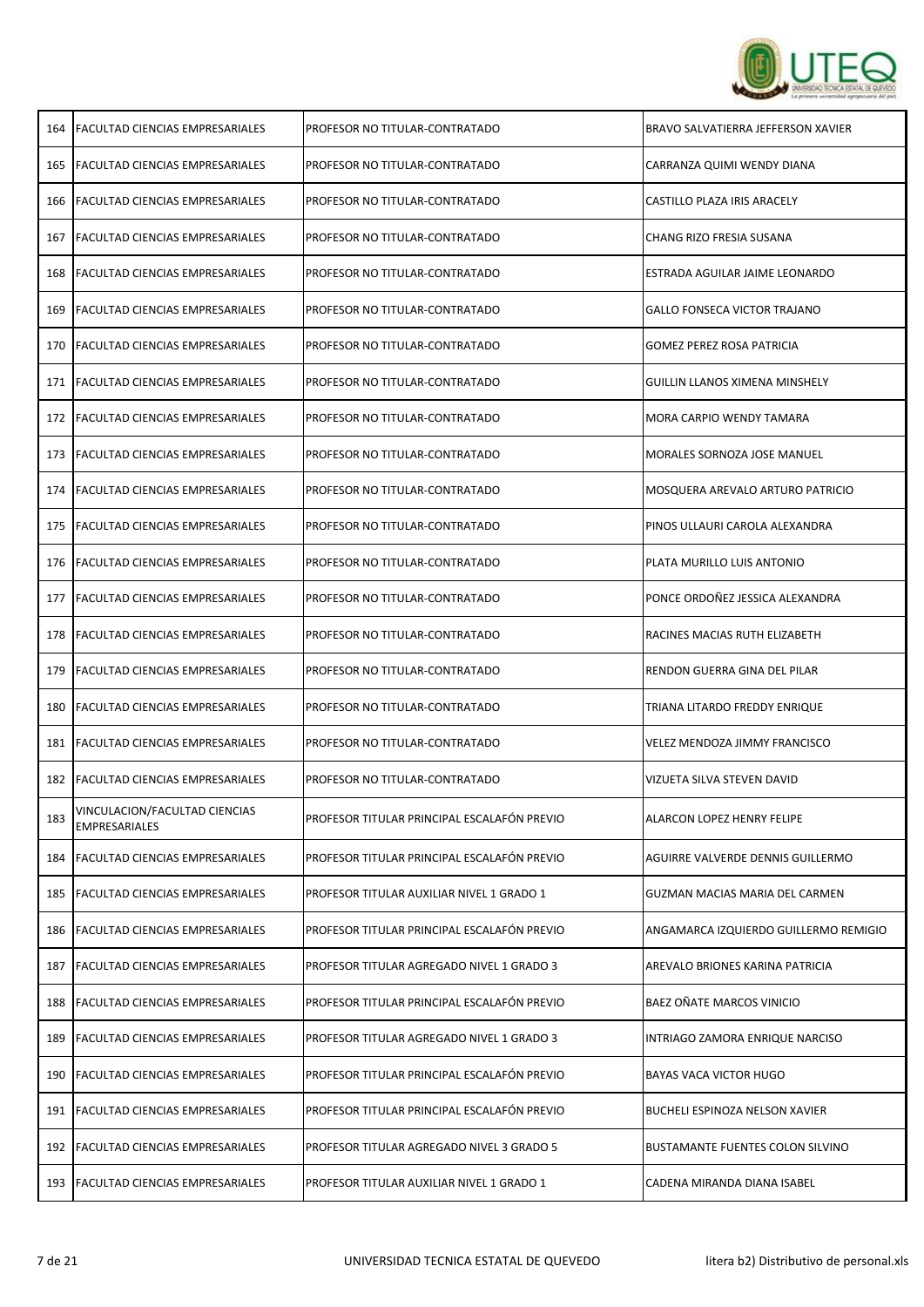

| 194 | FACULTAD CIENCIAS EMPRESARIALES        | PROFESOR TITULAR PRINCIPAL ESCALAFÓN PREVIO | CARREÑO RODRIGUEZ WASHINGTON VILLAMIL  |
|-----|----------------------------------------|---------------------------------------------|----------------------------------------|
| 195 | <b>FACULTAD CIENCIAS EMPRESARIALES</b> | PROFESOR TITULAR AUXILIAR NIVEL 1 GRADO 1   | CEDEÑO BRIONES ALEX GEOVANNY           |
|     | 196 FACULTAD CIENCIAS EMPRESARIALES    | PROFESOR TITULAR AUXILIAR NIVEL 1 GRADO 1   | <b>CERVANTES MOLINA XIMENA PAOLA</b>   |
|     | 197   FACULTAD CIENCIAS EMPRESARIALES  | PROFESOR TITULAR PRINCIPAL ESCALAFÓN PREVIO | FRANCO CEDEÑO FLOR JANETH              |
| 198 | FACULTAD CIENCIAS EMPRESARIALES        | PROFESOR TITULAR PRINCIPAL ESCALAFÓN PREVIO | <b>GALLARDO HAON WASHINGTON RAMIRO</b> |
| 199 | FACULTAD CIENCIAS EMPRESARIALES        | PROFESOR TITULAR PRINCIPAL ESCALAFÓN PREVIO | GONZAGA SARMIENTO LUIS EDUARDO         |
| 200 | <b>FACULTAD CIENCIAS EMPRESARIALES</b> | PROFESOR TITULAR PRINCIPAL ESCALAFÓN PREVIO | HERRERA VACA MIGUEL ANGEL              |
|     | 201   FACULTAD CIENCIAS EMPRESARIALES  | PROFESOR TITULAR PRINCIPAL ESCALAFÓN PREVIO | INTRIAGO ZAMORA ENRIQUE NARCISO        |
|     | 202   FACULTAD CIENCIAS EMPRESARIALES  | PROFESOR TITULAR AUXILIAR                   | LITARDO CAICEDO CESAR ERNESTO          |
|     | 203   FACULTAD CIENCIAS EMPRESARIALES  | PROFESOR TITULAR PRINCIPAL ESCALAFÓN PREVIO | MATA ANCHUNDIA DEYANIRA DIGNA          |
|     | 204   FACULTAD CIENCIAS EMPRESARIALES  | PROFESOR TITULAR AUXILIAR NIVEL 1 GRADO 1   | MIRANDA ULLON PEDRO CLAVEL             |
|     | 205   FACULTAD CIENCIAS EMPRESARIALES  | PROFESOR TITULAR PRINCIPAL ESCALAFÓN PREVIO | MUÑOZ HEREDIA CESAR ENRIQUE            |
|     | 206   FACULTAD CIENCIAS EMPRESARIALES  | PROFESOR TITULAR PRINCIPAL ESCALAFÓN PREVIO | MUÑOZ RODRIGUEZ RAFAEL JACINTO         |
| 207 | <b>FACULTAD CIENCIAS EMPRESARIALES</b> | PROFESOR TITULAR AGREGADO NIVEL 1 GRADO 3   | PACHAR LOPEZ MARIA AUXILIADORA         |
| 208 | <b>FACULTAD CIENCIAS EMPRESARIALES</b> | PROFESOR TITULAR AGREGADO NIVEL 1 GRADO 3   | PALMA LEON AIDA MARIBEL                |
| 209 | FACULTAD CIENCIAS EMPRESARIALES        | PROFESOR TITULAR AUXILIAR NIVEL 1 GRADO 1   | PARRA GAVILANES DANIEL ALBERTO         |
| 210 | <b>FACULTAD CIENCIAS EMPRESARIALES</b> | PROFESOR TITULAR PRINCIPAL ESCALAFÓN PREVIO | PEREZ AREVALO MARIO ALEJANDRO          |
|     | 211   FACULTAD CIENCIAS EMPRESARIALES  | PROFESOR TITULAR PRINCIPAL ESCALAFÓN PREVIO | PEREZ JUEZ ERNESTO JAVIER              |
|     | 212 FACULTAD CIENCIAS EMPRESARIALES    | PROFESOR TITULAR PRINCIPAL ESCALAFÓN PREVIO | PURCACHI AGUIRRE WALTHER BOANERGE      |
|     | 213   FACULTAD CIENCIAS EMPRESARIALES  | PROFESOR TITULAR PRINCIPAL ESCALAFÓN PREVIO | RAMIREZ CHAVEZ MAXIMO ABEL             |
|     | 214   FACULTAD CIENCIAS EMPRESARIALES  | PROFESOR TITULAR PRINCIPAL ESCALAFÓN PREVIO | REYES CEVALLOS MAGALY NARCISA DE JESUS |
| 215 | <b>FACULTAD CIENCIAS EMPRESARIALES</b> | PROFESOR TITULAR AUXILIAR NIVEL 1 GRADO 1   | RIVERA VELASCO JOSE LUIS               |
| 216 | FACULTAD CIENCIAS EMPRESARIALES        | PROFESOR TITULAR AGREGADO NIVEL 1 GRADO 3   | TACHONG ALENCASTRO LAURA               |
| 217 | <b>FACULTAD CIENCIAS EMPRESARIALES</b> | PROFESOR TITULAR PRINCIPAL ESCALAFÓN PREVIO | TORRES SEGARRA CARLOS VICENTE          |
|     | 218   FACULTAD CIENCIAS EMPRESARIALES  | PROFESOR TITULAR PRINCIPAL ESCALAFÓN PREVIO | VELASCO BARAHONA VICTORIA BIRMANIA     |
| 219 | FACULTAD CIENCIAS EMPRESARIALES        | PROFESOR TITULAR PRINCIPAL ESCALAFÓN PREVIO | VILLALVA ABARCA GUALBERTO RAFAEL       |
|     | 220   FACULTAD CIENCIAS EMPRESARIALES  | PROFESOR TITULAR AUXILIAR NIVEL 1 GRADO 1   | VINUEZA MENDOZA GLENN WALTER           |
|     | 221   FACULTAD CIENCIAS EMPRESARIALES  | PROFESOR TITULAR PRINCIPAL ESCALAFÓN PREVIO | YEPEZ YANEZ ANGEL BOLIVAR              |
|     | 222   FACULTAD CIENCIAS EMPRESARIALES  | PROFESOR TITULAR AGREGADO NIVEL 1 GRADO 3   | ZAMBRANO BARROS NUVIA AURORA           |
|     | 223 FACULTAD CIENCIAS EMPRESARIALES    | <b>TECNICO ADMINISTRATIVO</b>               | HUACON BUSTAMANTE OMAR DARWING         |

r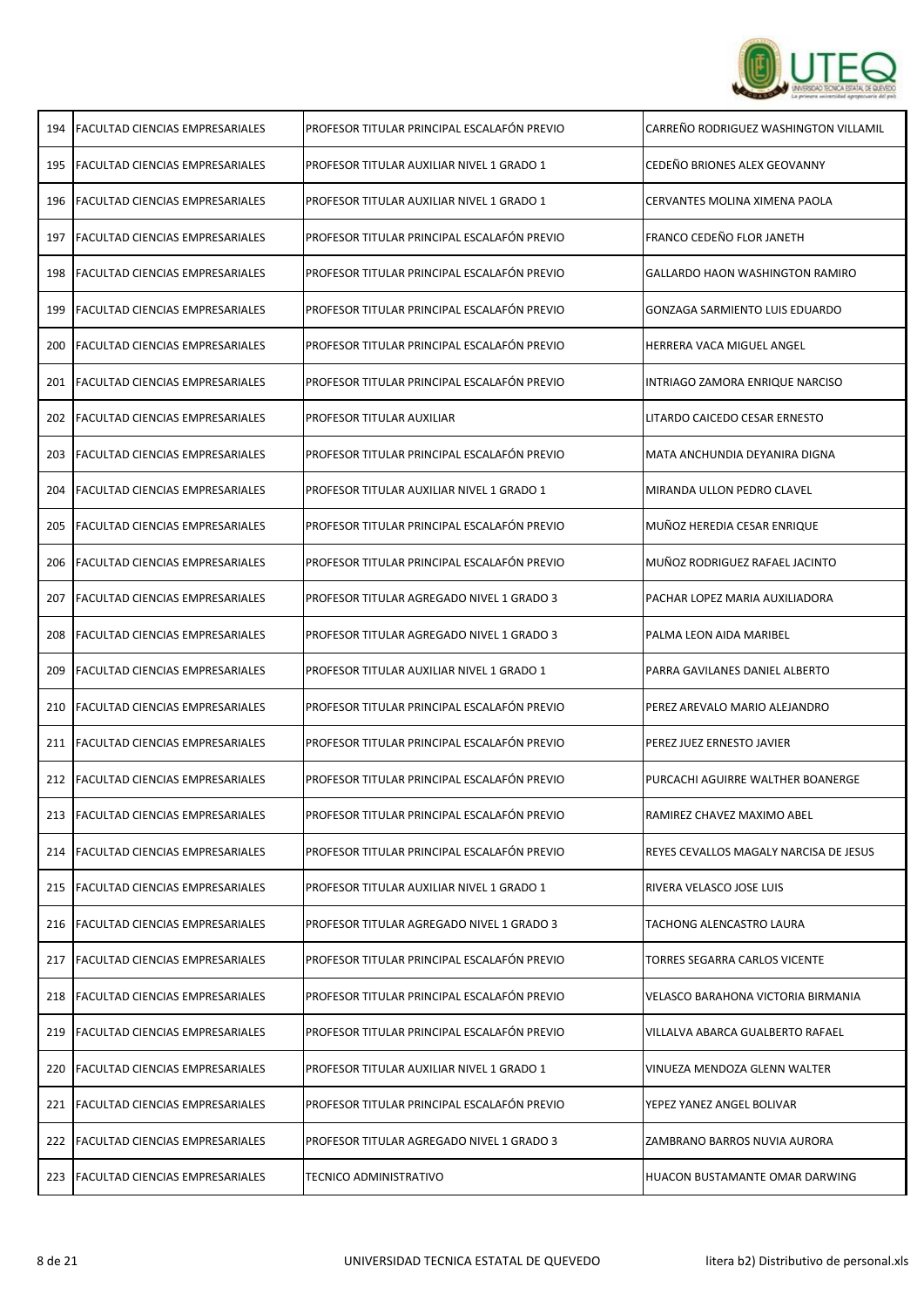

| 224 | <b>FACULTAD CIENCIAS EMPRESARIALES</b>                            | TECNICO ADMINISTRATIVO                    | ROSADO MONTOYA SONIA ROCIO                |
|-----|-------------------------------------------------------------------|-------------------------------------------|-------------------------------------------|
| 225 | <b>FACULTAD CIENCIAS EMPRESARIALES</b>                            | <b>OFICINISTA</b>                         | MORALES MENDOZA VERONICA KARINA           |
|     | 226   FACULTAD CIENCIAS EMPRESARIALES-UED                         | OFICINISTA                                | CARDENAS DAVILA JONATHAN                  |
| 227 | <b>FACULTAD CIENCIAS EMPRESARIALES-UED</b>                        | CONSERJE                                  | MONTOYA MEDINA SANDRO YOVANY              |
| 228 | <b>FACULTAD CIENCIAS EMPRESARIALES</b>                            | <b>CONSERJE</b>                           | SIG-TU VELIZ CARLOS SERGEI                |
| 229 | <b>FACULTAD CIENCIAS EMPRESARIALES</b>                            | <b>CONSERJE</b>                           | GARCIA BAJAÑA DARWIN JAVIER               |
| 230 | <b>FACULTAD CIENCIAS EMPRESARIALES</b>                            | <b>CONSERJE</b>                           | MENOSCAL TOALA JULIO CESAR                |
| 231 | <b>FACULTAD CIENCIAS EMPRESARIALES</b>                            | <b>CONSERJE</b>                           | ARANDA SANTACRUZ PEDRO JOFFRE             |
| 232 | UNIDAD DE ESTUDIOS A DISTANCIA                                    | PROFESOR NO TITULAR-CONTRATADO            | NUÑEZ BARTOLOME ELIZABETH JULIANA         |
| 233 | UNIDAD DE ESTUDIOS A DISTANCIA                                    | PROFESOR NO TITULAR-CONTRATADO            | ULLON PEREZ MARGARITA CLEMENCIA           |
| 234 | UNIDAD DE ESTUDIOS A DISTANCIA                                    | PROFESOR TITULAR AGREGADO NIVEL 1 GRADO 3 | HARO CHONG ALEXANDRA ELIZABETH            |
| 235 | JUNIDAD DE ESTUDIOS A DISTANCIA                                   | PROFESOR TITULAR AUXILIAR NIVEL 1 GRADO 1 | RAMIREZ CHAVEZ ELICEO                     |
| 236 | UNIDAD DE ESTUDIOS A DISTANCIA                                    | PROFESOR TITULAR AGREGADO NIVEL 1 GRADO 3 | VILLARROEL PUMA MARCO FERNANDO            |
| 237 | FACULTAD DE CIENCIAS SOCIALES,<br>ECONÓMICAS Y FINANCIERAS        | PROFESOR NO TITULAR-CONTRATADO            | <b>BAZURTO BRAVO GARY NELSON</b>          |
| 238 | FACULTAD DE CIENCIAS SOCIALES,<br>ECONÓMICAS Y FINANCIERAS        | PROFESOR NO TITULAR-CONTRATADO            | BERNAL YAMUCA JORGE LUIS                  |
| 239 | FACULTAD DE CIENCIAS SOCIALES,<br>ECONÓMICAS Y FINANCIERAS        | PROFESOR NO TITULAR-CONTRATADO            | BETANCOURT LUDEÑA KAREN LISBETH           |
| 240 | FACULTAD DE CIENCIAS SOCIALES,<br>ECONÓMICAS Y FINANCIERAS        | PROFESOR NO TITULAR-CONTRATADO            | <b>BRIONES ZAMBRANO MARIUXY ESTEFANIA</b> |
| 241 | FACULTAD DE CIENCIAS SOCIALES,<br>ECONÓMICAS Y FINANCIERAS        | PROFESOR NO TITULAR-CONTRATADO            | <b>BUSTAMANTE VERA FREDDY HERNAN</b>      |
| 242 | <b>FACULTAD DE CIENCIAS SOCIALES,</b><br>ECONÓMICAS Y FINANCIERAS | PROFESOR NO TITULAR-CONTRATADO            | CABRERA GARCIA MELISA VICTORIA            |
| 243 | FACULTAD DE CIENCIAS SOCIALES,<br>ECONÓMICAS Y FINANCIERAS        | PROFESOR NO TITULAR-CONTRATADO            | CHICAIZA CHICAIZA ROSA MARIA              |
| 244 | FACULTAD DE CIENCIAS SOCIALES,<br>ECONÓMICAS Y FINANCIERAS        | PROFESOR NO TITULAR-CONTRATADO            | <b>GOMEZ GUTIERREZ FELIX LORENZO</b>      |
| 245 | FACULTAD DE CIENCIAS SOCIALES,<br>ECONÓMICAS Y FINANCIERAS        | PROFESOR NO TITULAR-CONTRATADO            | LANDABURU MENDOZA JIMMY RAFAEL            |
| 246 | FACULTAD DE CIENCIAS SOCIALES,<br>ECONÓMICAS Y FINANCIERAS        | PROFESOR NO TITULAR-CONTRATADO            | MACIAS VELIZ JOSE NOLBERTO                |
| 247 | FACULTAD DE CIENCIAS SOCIALES,<br>ECONÓMICAS Y FINANCIERAS        | PROFESOR NO TITULAR-CONTRATADO            | MALDONADO CASTRO ANGEL BORIS              |
| 248 | FACULTAD DE CIENCIAS SOCIALES,<br>ECONÓMICAS Y FINANCIERAS        | PROFESOR NO TITULAR-CONTRATADO            | MORALES HAZ MANUEL FRANCISCO              |
| 249 | FACULTAD DE CIENCIAS SOCIALES,<br>ECONÓMICAS Y FINANCIERAS        | PROFESOR NO TITULAR-CONTRATADO            | MORENO SUQUILANDA EDGAR ALAN              |
| 250 | FACULTAD DE CIENCIAS SOCIALES,<br>ECONÓMICAS Y FINANCIERAS        | PROFESOR NO TITULAR-CONTRATADO            | QUISHPE CHANGO SEGUNDO CARLOS             |
| 251 | FACULTAD DE CIENCIAS SOCIALES,<br>ECONÓMICAS Y FINANCIERAS        | PROFESOR NO TITULAR-CONTRATADO            | TARANTO HAON FRANKLIN XAVIER              |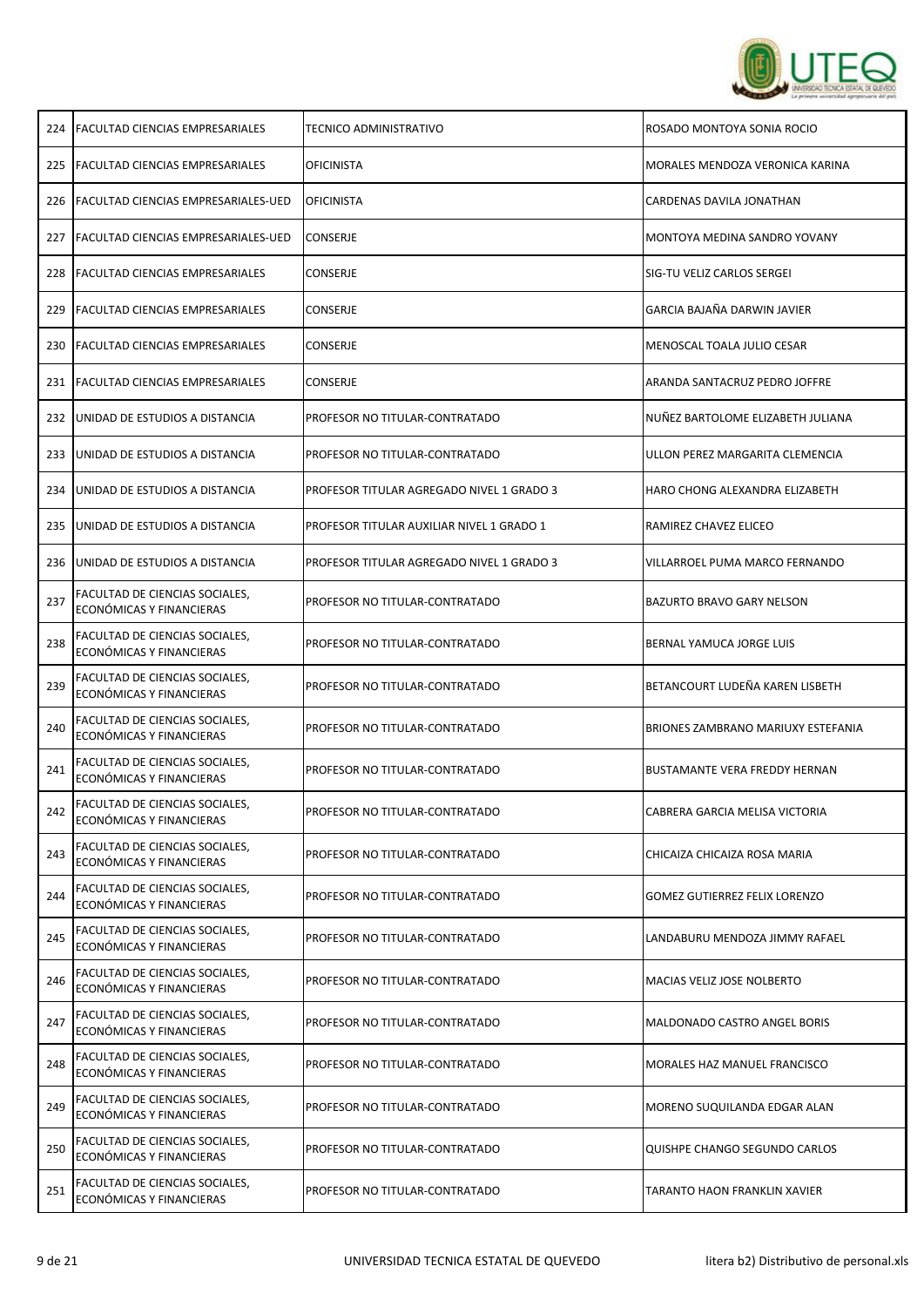

| 252 | FACULTAD CIENCIAS AGRARIAS Y FORESTAL   TECNICO ADMINISTRATIVO               |                                          | MIRANDA GILER MAYRA MARIUXI           |
|-----|------------------------------------------------------------------------------|------------------------------------------|---------------------------------------|
|     | 253 FACULTAD CIENCIAS AGRARIAS Y FORESTAL                                    | <b>ASISTENTE DE LABORATORIO</b>          | VARGAS SANCHEZ JOSE BENJAMIN          |
|     | 254 FACULTAD CIENCIAS AGRARIAS Y FORESTAL                                    | LABORATORISTA - LABORATORIO BROMATOLOGIA | RAMOS MACKLIFF LOURDES ROCIO          |
|     | 255   FACULTAD CIENCIAS AGRARIAS Y FORESTAL                                  | LABORATORISTA - LABORATORIO RUMIOLOGIA   | ZAPATIER SANTILLAN AURELIO DAVID      |
| 256 | FACULTAD CIENCIAS AGRARIAS Y FORESTAL                                        | TECNICO DE LABORATORIO DE QUIMICA (LOES) | <b>GARCIA INTRIAGO ERICK NAZARENO</b> |
| 257 | <b>FACULTAD CIENCIAS AGRARIAS Y FORESTAL</b>                                 | <b>CONSERJE</b>                          | PARRAGA MORA GYMMY LEONID             |
|     | 258 FACULTAD CIENCIAS AGRARIAS Y FORESTAL                                    | <b>CONSERJE</b>                          | MENDOZA CUELLAR RICHARD ANTONIO       |
| 259 | <b>FACULTAD CIENCIAS AGRARIAS Y FORESTAL</b>                                 | AYUDANTE OPERADOR/conserje               | KAISER ESPINOZA ROBERT ALFREDO        |
| 260 | FACULTAD CIENCIAS AGRARIAS Y FORESTAL                                        | AUXILIAR AGROPECUARIO/CONSERJE           | PEREZ ESPINOZA EUGENIO BASILIO        |
| 261 | <b>FACULTAD CIENCIAS AGRARIAS Y FORESTAL</b>                                 | PROFESOR NO TITULAR-CONTRATADO           | CEDEÑO MUÑOZ JOEL ALBERTO             |
| 262 | <b>FACULTAD CIENCIAS AGRARIAS Y FORESTAL</b>                                 | PROFESOR NO TITULAR-CONTRATADO           | CRUZ ROSERO NICOLAS JAVIER            |
|     | 263   FACULTAD CIENCIAS AGRARIAS Y FORESTAL                                  | PROFESOR NO TITULAR-CONTRATADO           | EGUEZ ENRIQUEZ ERICK ALBERTO          |
|     | 264 FACULTAD CIENCIAS AGRARIAS Y FORESTAL                                    | PROFESOR NO TITULAR-CONTRATADO           | <b>GARCIA COX WALTER OSCAR</b>        |
|     | 265   FACULTAD CIENCIAS AGRARIAS Y FORESTAL                                  | PROFESOR NO TITULAR-CONTRATADO           | <b>GUAMAN SARANGO VICTOR MANUEL</b>   |
|     |                                                                              |                                          |                                       |
|     | 266 FACULTAD CIENCIAS AGRARIAS Y FORESTAL                                    | PROFESOR NO TITULAR-CONTRATADO           | <b>HERRERA EGUEZ FAVIO EDUARDO</b>    |
| 267 | <b>FACULTAD CIENCIAS AGRARIAS Y FORESTAL</b>                                 | PROFESOR NO TITULAR-CONTRATADO           | JIMENEZ ROMERO EDWIN MIGUEL           |
|     | 268 FACULTAD CIENCIAS AGRARIAS Y FORESTAL PROFESOR NO TITULAR-CONTRATADO     |                                          | LLERENA RAMOS LUIS TARQUINO           |
|     | 269 FACULTAD CIENCIAS AGRARIAS Y FORESTAL PROFESOR NO TITULAR-CONTRATADO     |                                          | MARIN CUEVAS CARMEN VICTORIA          |
|     | 270 FACULTAD CIENCIAS AGRARIAS Y FORESTAL PROFESOR NO TITULAR-CONTRATADO     |                                          | MEZA BONE FABRICIO FABIAN             |
|     | 271   FACULTAD CIENCIAS AGRARIAS Y FORESTAL                                  | PROFESOR NO TITULAR-CONTRATADO           | MONGE GARCIA GUSTAVO VINICIO          |
|     | 272   FACULTAD CIENCIAS AGRARIAS Y FORESTAL                                  | <b>PROFESOR NO TITULAR-CONTRATADO</b>    | VELEZ RUIZ MAYRA CAROLINA             |
|     | 273   FACULTAD CIENCIAS AGRARIAS Y FORESTAL                                  | PROFESOR NO TITULAR-CONTRATADO           | ORRALA ICAZA MARTIN ITALO             |
|     | 274   FACULTAD CIENCIAS AGRARIAS Y FORESTAL                                  | PROFESOR NO TITULAR-CONTRATADO           | ORTIZ LOZADA ELIZABETH AUXILIADORA    |
| 275 | <b>FACULTAD CIENCIAS AGRARIAS Y FORESTAL</b>                                 | <b>PROFESOR NO TITULAR-CONTRATADO</b>    | PASTOR ROMERO KARINA SUSANA           |
|     | 276   FACULTAD CIENCIAS AGRARIAS Y FORESTAL   PROFESOR NO TITULAR-CONTRATADO |                                          | RAMOS CORRALES PABLO CESAR            |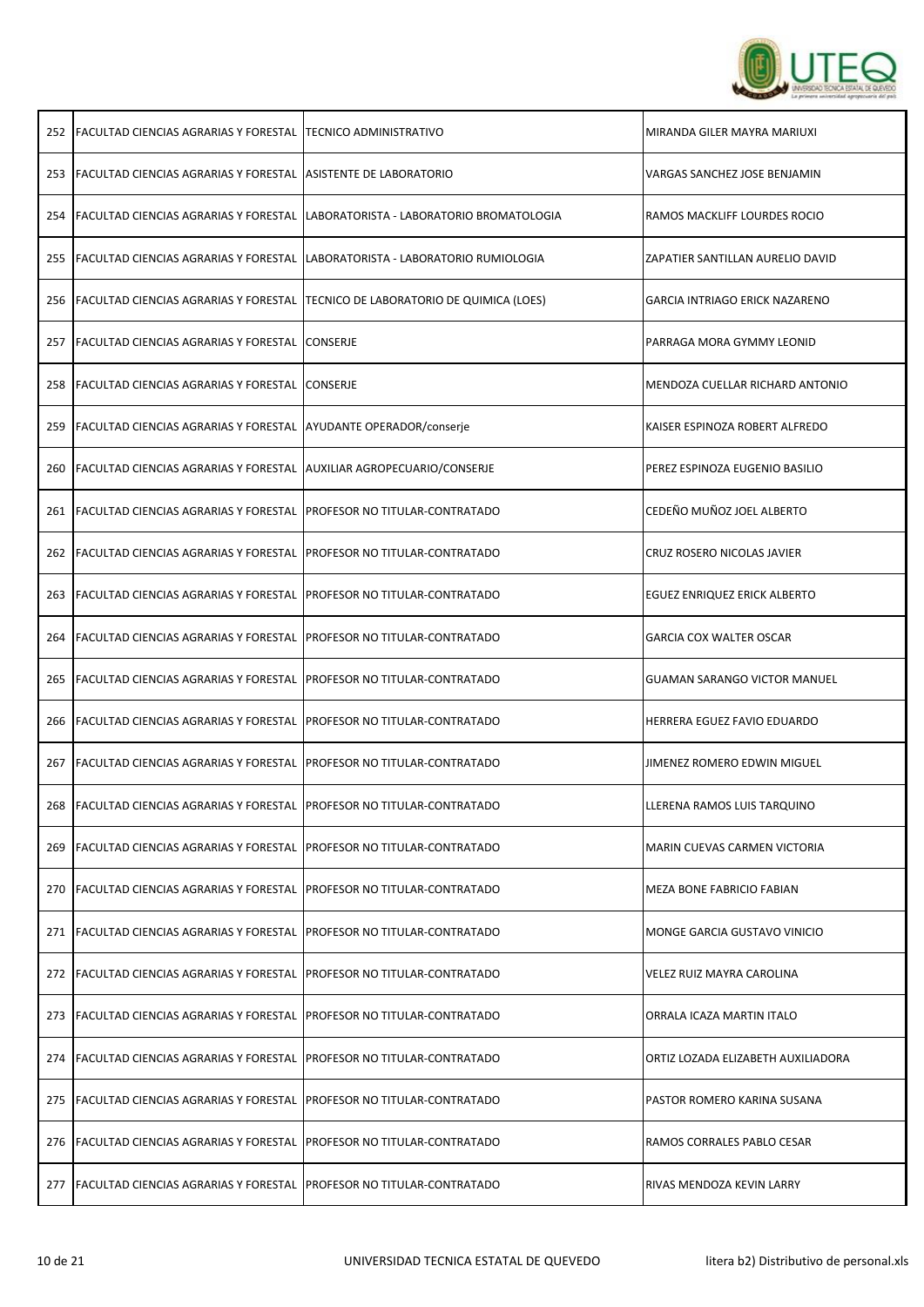

ï

| 278 | FACULTAD CIENCIAS AGRARIAS Y FORESTAL  PROFESOR NO TITULAR-CONTRATADO        |                                                                                           | RIVERO HERRADA MARISOL                                       |
|-----|------------------------------------------------------------------------------|-------------------------------------------------------------------------------------------|--------------------------------------------------------------|
|     | 279   FACULTAD CIENCIAS AGRARIAS Y FORESTAL   PROFESOR NO TITULAR-CONTRATADO |                                                                                           | SOLANO APUNTES EDISON HIDALGO                                |
| 280 |                                                                              | FACULTAD CIENCIAS AGRARIAS Y FORESTAL  PROFESOR TITULAR AGREGADO NIVEL 1 GRADO 3          | ABASOLO PACHECO FERNANDO                                     |
| 281 |                                                                              | FACULTAD CIENCIAS AGRARIAS Y FORESTAL PROFESOR TITULAR AGREGADO ESCALAFÓN PREVIO          | ARGUELLO NUÑEZ TITO GERMAN                                   |
| 282 | <b>FACULTAD CIENCIAS AGRARIAS Y FORESTAL</b>                                 | <b>PROFESOR TITULAR AGREGADO NIVEL 1 GRADO 3</b>                                          | CADME AREVALO MARIA LORENA                                   |
| 283 |                                                                              | <b>FACULTAD CIENCIAS AGRARIAS Y FORESTAL PROFESOR TITULAR PRINCIPAL NIVEL 1 GRADO 6</b>   | CANCHIGNIA MARTINEZ HAYRON FABRICIO                          |
| 284 |                                                                              | FACULTAD CIENCIAS AGRARIAS Y FORESTAL PROFESOR TITULAR PRINCIPAL ESCALAFÓN PREVIO         | CARRANZA CUSME SANTIAGO ROBERTO                              |
|     |                                                                              | 285   FACULTAD CIENCIAS AGRARIAS Y FORESTAL   PROFESOR TITULAR AGREGADO NIVEL 1 GRADO 3   | CRESPO GUTIERREZ ROMMEL SANTIAGO                             |
| 286 | <b>FACULTAD CIENCIAS AGRARIAS Y FORESTAL</b>                                 | <b>PROFESOR TITULAR PRINCIPAL ESCALAFÓN PREVIO</b>                                        | ESTUPIÑAN VELIZ KLEBER ANTONIO                               |
| 287 |                                                                              | FACULTAD CIENCIAS AGRARIAS Y FORESTAL  PROFESOR TITULAR AGREGADO NIVEL 1 GRADO 3          | GRANADOS RIVAS YANILA ESTHER                                 |
| 288 | FACULTAD CIENCIAS AGRARIAS Y FORESTAL                                        | <b>PROFESOR TITULAR AUXILIAR NIVEL 1 GRADO 1</b>                                          | <b>MARTINEZ CHEVEZ MALENA</b>                                |
| 289 | <b>FACULTAD CIENCIAS AGRARIAS Y FORESTAL</b>                                 | <b>PROFESOR TITULAR AUXILIAR NIVEL 1 GRADO 1</b>                                          | MENACE ALMEA MOISES ARTURO                                   |
| 290 |                                                                              | FACULTAD CIENCIAS AGRARIAS Y FORESTAL PROFESOR TITULAR PRINCIPAL NIVEL 1 GRADO 6          | MORANTE CARRIEL JAIME ALFREDO (LICENCIA SIN<br>REMUNERACION) |
| 291 | <b>FACULTAD CIENCIAS AGRARIAS Y FORESTAL</b>                                 | PROFESOR TITULAR AGREGADO NIVEL 1 GRADO 3                                                 | MUÑOZ MARCILLO JOSE LUIS                                     |
|     |                                                                              | 292 FACULTAD CIENCIAS AGRARIAS Y FORESTAL PROFESOR TITULAR PRINCIPAL NIVEL 1 GRADO 6      | NIETO RODRIGUEZ JOSE ENRIQUE                                 |
|     |                                                                              | 293   FACULTAD CIENCIAS AGRARIAS Y FORESTAL   PROFESOR TITULAR PRINCIPAL ESCALAFÓN PREVIO | PLAZA ZAMBRANO PAULA MARISOL                                 |
|     |                                                                              | 294 FACULTAD CIENCIAS AGRARIAS Y FORESTAL PROFESOR TITULAR PRINCIPAL ESCALAFÓN PREVIO     | RAMOS MARTINEZ FLAVIO RAUL                                   |
|     |                                                                              | 295 FACULTAD CIENCIAS AGRARIAS Y FORESTAL PROFESOR TITULAR AUXILIAR NIVEL 1 GRADO 1       | SABANDO AVILA FREDDY AGUSTIN                                 |
|     |                                                                              | 296 FACULTAD CIENCIAS AGRARIAS Y FORESTAL PROFESOR TITULAR PRINCIPAL ESCALAFÓN PREVIO     | SAUCEDO AGUIAR SILVIA GICELA                                 |
| 297 |                                                                              | FACULTAD CIENCIAS AGRARIAS Y FORESTAL   PROFESOR TITULAR PRINCIPAL ESCALAFÓN PREVIO       | SIMBA OCHOA LUIS FERNANDO                                    |
|     |                                                                              | 298 FACULTAD CIENCIAS AGRARIAS Y FORESTAL PROFESOR TITULAR PRINCIPAL ESCALAFÓN PREVIO     | SUATUNCE CUNUHAY JOSE PEDRO                                  |
| 299 |                                                                              | <b>FACULTAD CIENCIAS AGRARIAS Y FORESTAL PROFESOR TITULAR AGREGADO NIVEL 1 GRADO 3</b>    | VALVERDE MOREIRA HECTOR ENRIQUE                              |
| 300 | FACULTAD CIENCIAS PECUARIAS Y<br><b>BIOLOGICAS</b>                           | TECNICO ADMINISTRATIVO                                                                    | CARREÑO RODRIGUEZ YUNI ISABEL                                |
| 301 | FACULTAD CIENCIAS PECUARIAS Y<br><b>BIOLOGICAS</b>                           | LABORATORISTA - LABORATORIO LACTIOS Y CARNICOS                                            | LEONES ZEVALLOS TANYA DOLORES                                |
| 302 | FACULTAD CIENCIAS PECUARIAS Y<br><b>BIOLOGICAS</b>                           | CONSERJE                                                                                  | FLORES MUÑOZ JAIME ENRIQUE                                   |
| 303 | FACULTAD CIENCIAS PECUARIAS Y<br><b>BIOLOGICAS</b>                           | <b>CONSERJE</b>                                                                           | <b>FLORES GUERRA MARIO GABRIEL</b>                           |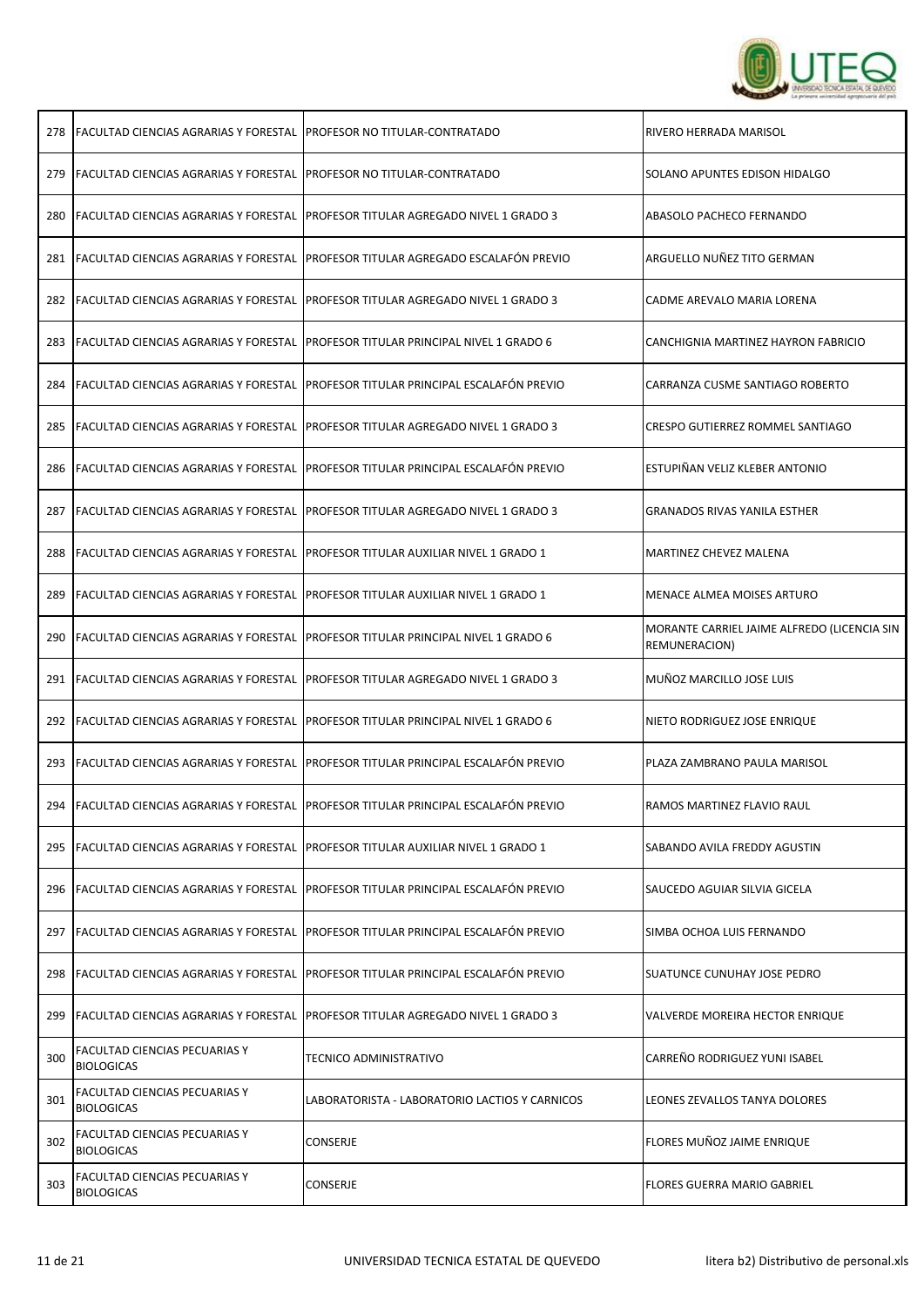

T

Ē.

| 304 | FACULTAD CIENCIAS PECUARIAS Y<br><b>BIOLOGICAS</b>        | CONSERJE                                    | VILLARROEL POSLIGUA JAVIER ORLANDO    |
|-----|-----------------------------------------------------------|---------------------------------------------|---------------------------------------|
| 305 | <b>FACULTAD CIENCIAS PECUARIAS Y</b><br><b>BIOLOGICAS</b> | PROFESOR TITULAR AGREGADO NIVEL 1 GRADO 3   | ALVAREZ PERDOMO GUIDO RODOLFO         |
| 306 | FACULTAD CIENCIAS PECUARIAS Y<br><b>BIOLOGICAS</b>        | PROFESOR TITULAR PRINCIPAL NIVEL 1 GRADO 6  | AVELLANEDA CEVALLOS JUAN HUMBERTO     |
| 307 | FACULTAD CIENCIAS PECUARIAS Y<br><b>BIOLOGICAS</b>        | PROFESOR NO TITULAR-CONTRATADO              | BATISTA CASACO AIME ROSARIO           |
| 308 | <b>FACULTAD CIENCIAS PECUARIAS Y</b><br><b>BIOLOGICAS</b> | PROFESOR TITULAR AUXILIAR NIVEL 1 GRADO 1   | CABEZAS CONGO RONALD ROBERTO          |
| 309 | FACULTAD CIENCIAS PECUARIAS Y<br><b>BIOLOGICAS</b>        | PROFESOR NO TITULAR-CONTRATADO              | CABEZAS GUERRERO MILTON FERNANDO      |
| 310 | FACULTAD CIENCIAS PECUARIAS Y<br><b>BIOLOGICAS</b>        | PROFESOR TITULAR PRINCIPAL ESCALAFÓN PREVIO | CAMPI ORTIZ WELLINGTON DAVID          |
| 311 | FACULTAD CIENCIAS PECUARIAS Y<br><b>BIOLOGICAS</b>        | PROFESOR NO TITULAR-CONTRATADO              | CARRILLO PATARON MARTHA ELVA          |
| 312 | <b>FACULTAD CIENCIAS PECUARIAS Y</b><br><b>BIOLOGICAS</b> | PROFESOR TITULAR AUXILIAR NIVEL 1 GRADO 1   | CEVALLOS FALQUEZ ORLY FERNANDO        |
| 313 | FACULTAD CIENCIAS PECUARIAS Y<br><b>BIOLOGICAS</b>        | PROFESOR NO TITULAR-CONTRATADO              | COELLO VERA ADALBERTO ANTONIO         |
| 314 | FACULTAD CIENCIAS PECUARIAS Y<br><b>BIOLOGICAS</b>        | PROFESOR TITULAR AGREGADO NIVEL 1 GRADO 3   | ESPINOSA CARRILLO JOSE FRANCISCO      |
| 315 | <b>FACULTAD CIENCIAS PECUARIAS Y</b><br><b>BIOLOGICAS</b> | PROFESOR NO TITULAR-CONTRATADO              | ESTUPIÑAN LINCE MARIA LORENA          |
| 316 | <b>FACULTAD CIENCIAS PECUARIAS Y</b><br><b>BIOLOGICAS</b> | PROFESOR NO TITULAR-CONTRATADO              | GALARZA PUCHA JAIRO PATRICIO          |
| 317 | FACULTAD CIENCIAS PECUARIAS Y<br><b>BIOLOGICAS</b>        | PROFESOR TITULAR AGREGADO NIVEL 1 GRADO 3   | <b>GODOY ESPINOZA VICTOR HUGO</b>     |
| 318 | FACULTAD CIENCIAS PECUARIAS Y<br><b>BIOLOGICAS</b>        | PROFESOR TITULAR AUXILIAR NIVEL 1 GRADO 1   | <b>GODOY MONTIEL LUIS ALBERTO</b>     |
| 319 | FACULTAD CIENCIAS PECUARIAS Y<br><b>BIOLOGICAS</b>        | PROFESOR TITULAR AGREGADO NIVEL 1 GRADO 3   | GONZALEZ VELEZ MARTIN ARMANDO         |
| 320 | FACULTAD CIENCIAS PECUARIAS Y<br><b>BIOLOGICAS</b>        | PROFESOR TITULAR AUXILIAR NIVEL 1 GRADO 1   | <b>GUERRERO CHUEZ RAQUEL VERONICA</b> |
| 321 | FACULTAD CIENCIAS PECUARIAS Y<br><b>BIOLOGICAS</b>        | PROFESOR TITULAR AUXILIAR NIVEL 1 GRADO 1   | GUEVARA SANTANA FREDDY JAVIER         |
| 322 | FACULTAD CIENCIAS PECUARIAS Y<br><b>BIOLOGICAS</b>        | PROFESOR NO TITULAR-CONTRATADO              | <b>HEREDIA RENGIFO MARCO GERARDO</b>  |
| 323 | FACULTAD CIENCIAS PECUARIAS Y<br><b>BIOLOGICAS</b>        | PROFESOR TITULAR PRINCIPAL ESCALAFÓN PREVIO | JACOME LOPEZ GERMAN ALEXANDER         |
| 324 | FACULTAD CIENCIAS PECUARIAS Y<br><b>BIOLOGICAS</b>        | PROFESOR NO TITULAR-CONTRATADO              | LOPEZ TOBAR ROLANDO MANUEL            |
| 325 | <b>FACULTAD CIENCIAS PECUARIAS Y</b><br><b>BIOLOGICAS</b> | PROFESOR TITULAR AGREGADO NIVEL 1 GRADO 3   | <b>MEDINA VILLACIS MARLENE</b>        |
| 326 | FACULTAD CIENCIAS PECUARIAS Y<br><b>BIOLOGICAS</b>        | PROFESOR NO TITULAR-CONTRATADO              | MEZA BONE CARLOS JAVIER               |
| 327 | FACULTAD CIENCIAS PECUARIAS Y<br><b>BIOLOGICAS</b>        | PROFESOR TITULAR AUXILIAR NIVEL 1 GRADO 1   | MEZA BONE GARI ALEX                   |
| 328 | FACULTAD CIENCIAS PECUARIAS Y<br><b>BIOLOGICAS</b>        | PROFESOR NO TITULAR-CONTRATADO              | MONGE FREILE MARLON FERNANDO          |
| 329 | FACULTAD CIENCIAS PECUARIAS Y<br><b>BIOLOGICAS</b>        | PROFESOR TITULAR PRINCIPAL ESCALAFÓN PREVIO | MONTENEGRO VIVAS LEON BOLIVAR         |

Г

 $\top$ 

┬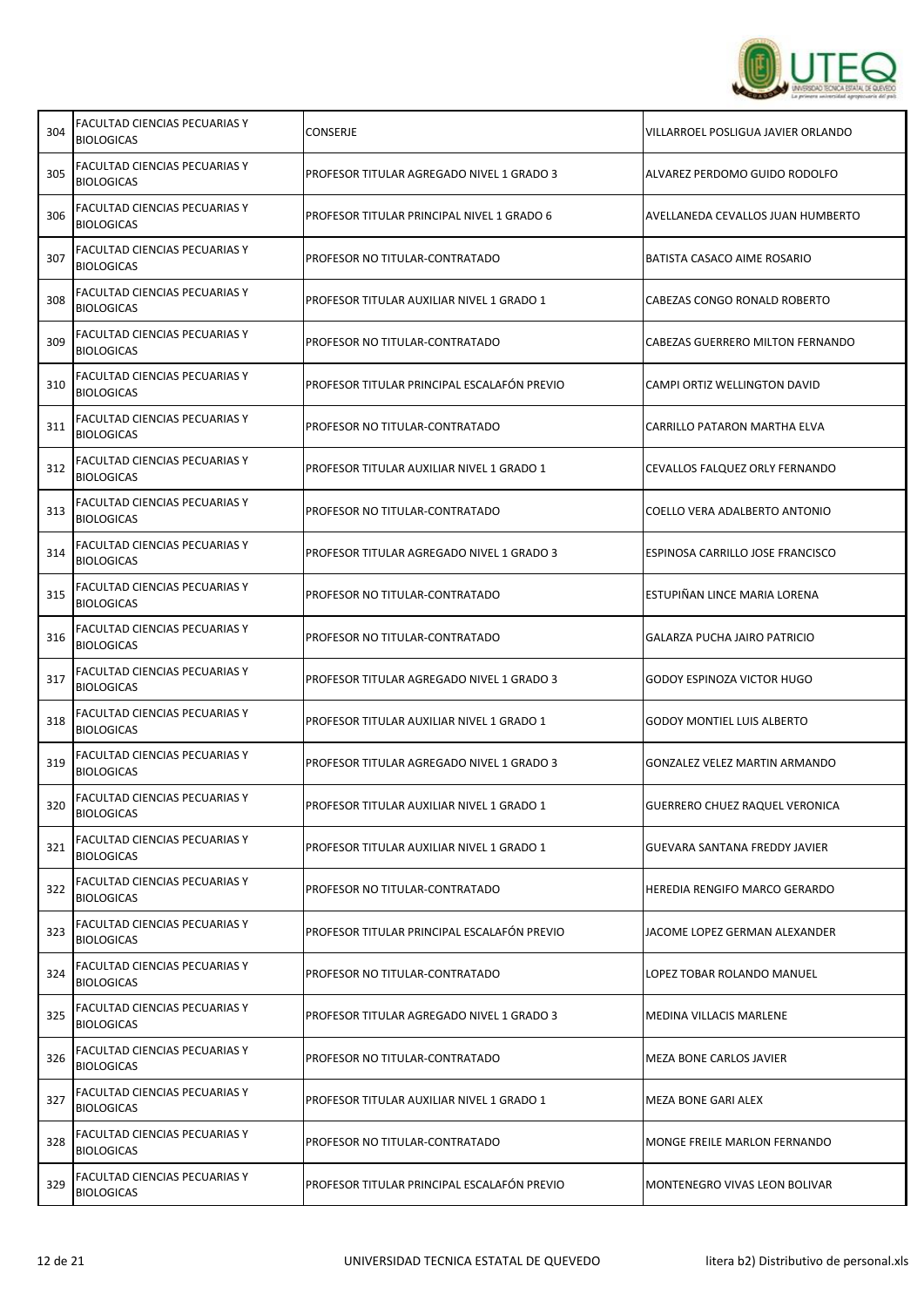

| 330 | FACULTAD CIENCIAS PECUARIAS Y<br><b>BIOLOGICAS</b>        | PROFESOR TITULAR PRINCIPAL ESCALAFÓN PREVIO | MUÑOZ RODRIGUEZ JORGE GEOVANNY      |
|-----|-----------------------------------------------------------|---------------------------------------------|-------------------------------------|
| 331 | <b>FACULTAD CIENCIAS PECUARIAS Y</b><br><b>BIOLOGICAS</b> | PROFESOR NO TITULAR-CONTRATADO              | PALMA LEON ROXANNA PATRICIA         |
| 332 | FACULTAD CIENCIAS PECUARIAS Y<br><b>BIOLOGICAS</b>        | PROFESOR TITULAR AGREGADO NIVEL 1 GRADO 3   | PELAEZ MENDOZA FRANKLIN RODRIGO     |
| 333 | FACULTAD CIENCIAS PECUARIAS Y<br><b>BIOLOGICAS</b>        | PROFESOR TITULAR PRINCIPAL NIVEL 1 GRADO 6  | RODRIGUEZ TOBAR JORGE MAGNO         |
| 334 | <b>FACULTAD CIENCIAS PECUARIAS Y</b><br><b>BIOLOGICAS</b> | PROFESOR TITULAR PRINCIPAL ESCALAFÓN PREVIO | SANCHEZ LAIÑO ADOLFO RODOLFO        |
| 335 | FACULTAD CIENCIAS PECUARIAS Y<br><b>BIOLOGICAS</b>        | PROFESOR NO TITULAR-CONTRATADO              | SANTANA ALVARADO WILMER HUMBERTO    |
| 336 | FACULTAD CIENCIAS PECUARIAS Y<br><b>BIOLOGICAS</b>        | PROFESOR NO TITULAR-CONTRATADO              | SOLIS BARROS TITO RIGOBERTO         |
| 337 | FACULTAD CIENCIAS PECUARIAS Y<br><b>BIOLOGICAS</b>        | PROFESOR NO TITULAR-CONTRATADO              | SOTOMAYOR CANTOS KARINA FERNANDA    |
| 338 | FACULTAD CIENCIAS PECUARIAS Y<br><b>BIOLOGICAS</b>        | PROFESOR TITULAR PRINCIPAL ESCALAFÓN PREVIO | TORRES NAVARRETE ENMA DANIELLY      |
| 339 | FACULTAD CIENCIAS PECUARIAS Y<br><b>BIOLOGICAS</b>        | PROFESOR TITULAR PRINCIPAL NIVEL 1 GRADO 6  | VARGAS BURGOS JULIO CESAR           |
| 340 | FACULTAD CIENCIAS PECUARIAS Y<br><b>BIOLOGICAS</b>        | PROFESOR TITULAR AGREGADO NIVEL 3 GRADO 5   | VASCO MORA DIANA LUCIA              |
| 341 | FACULTAD CIENCIAS PECUARIAS Y<br><b>BIOLOGICAS</b>        | PROFESOR TITULAR AGREGADO NIVEL 1 GRADO 3   | VASCONEZ MONTUFAR GREGORIO HUMBERTO |
| 342 | FACULTAD CIENCIAS PECUARIAS Y<br><b>BIOLOGICAS</b>        | PROFESOR NO TITULAR-CONTRATADO              | VILLAMAR TORRES RONALD OSWALDO      |
| 343 | FACULTAD CIENCIAS PECUARIAS Y<br><b>BIOLOGICAS</b>        | PROFESOR NO TITULAR-CONTRATADO              | YANEZ CAJO DANILO JAVIER            |
| 344 | FACULTAD CIENCIAS PECUARIAS Y<br><b>BIOLOGICAS</b>        | PROFESOR NO TITULAR-CONTRATADO              | YEPEZ MACIAS PIEDAD FRANCISCA       |
| 345 | FACULTAD CIENCIAS PECUARIAS Y<br><b>BIOLOGICAS</b>        | PROFESOR TITULAR AUXILIAR NIVEL 1 GRADO 1   | ZAMBRANO MONTES SAMIR ANTONIO       |
|     | 346   FACULTAD CIENCIAS DE LA EDUCACION                   | TECNICO ADMINISTRATIVO                      | <b>TELLO RIZZO DAYSY ELIZABETH</b>  |
|     | 347   FACULTAD CIENCIAS DE LA EDUCACION                   | PROFESOR NO TITULAR-CONTRATADO              | CANO DELGADO JANNETH TERESA         |
|     | 348   FACULTAD CIENCIAS DE LA EDUCACION                   | PROFESOR NO TITULAR-CONTRATADO              | COUTINHO DOS SANTOS JARDEL          |
| 349 | <b>FACULTAD CIENCIAS DE LA EDUCACION</b>                  | PROFESOR NO TITULAR-CONTRATADO              | FIGUEREDO SANCHEZ LORENZO ROLANDO   |
|     | 350 FACULTAD CIENCIAS DE LA EDUCACION                     | PROFESOR NO TITULAR-CONTRATADO              | RIVADENEIRA INTRIAGO MARIANA JESUS  |
|     | 351 FACULTAD CIENCIAS DE LA EDUCACION                     | <b>CONSERJE</b>                             | CEDEÑO CHAVEZ CRISTOBAL COLON       |
|     | 352   FACULTAD CIENCIAS DE LA EDUCACION                   | CONSERJE                                    | BECERRIN BURGOS JUAN ROBERTO        |
|     | 353   FACULTAD CIENCIAS DE LA EDUCACION                   | PROFESOR TITULAR AUXILIAR NIVEL 1 GRADO 1   | MARTINEZ HERNANDEZ ALINA            |
|     | 354   FACULTAD CIENCIAS DE LA EDUCACION                   | PROFESOR PRINCIPAL ESCALAFÓN PREVIO         | PINTO COTTO BAUTISTA RAFAEL         |
|     | 355   FACULTAD CIENCIAS DE LA EDUCACION                   | PROFESOR TITULAR AUXILIAR NIVEL 1 GRADO 1   | VENET MUÑOZ REGINA                  |
|     | 356   FACULTAD CIENCIAS DE LA INGENIERÍA                  | TECNICO ADMINISTRATIVO                      | NUÑEZ GORDILLO JOSELYN ELIZABETH    |
|     | 357   FACULTAD CIENCIAS DE LA INGENIERÍA                  | CONSERJE                                    | UBE ALCIVAR ANGEL NELSON            |

┱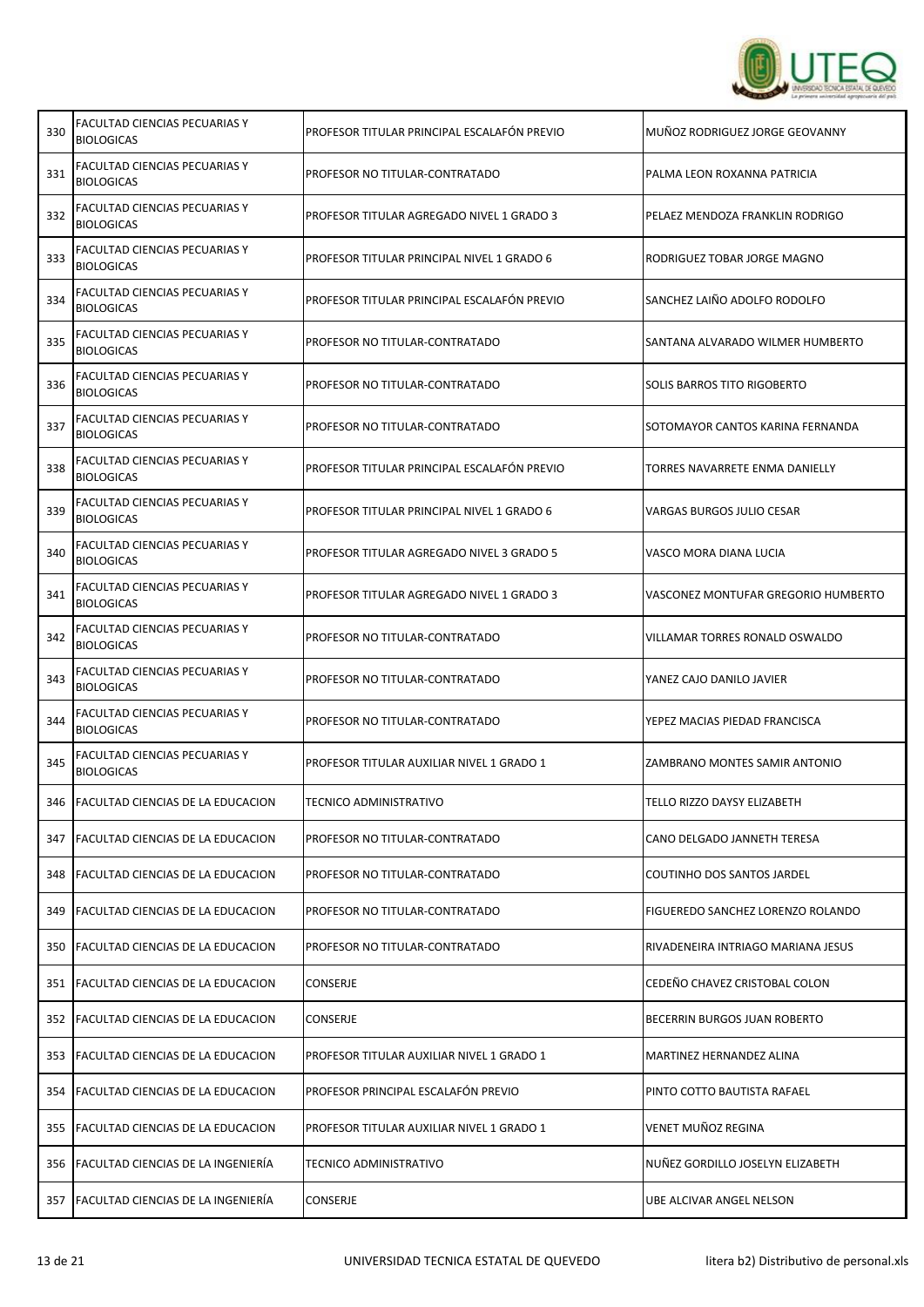

| 358 | <b>FACULTAD CIENCIAS DE LA INGENIERÍA</b> | AUXILIAR DE MANTENIMIENTO      | PARRAGA VISTIN RICARDO ERNESTO         |
|-----|-------------------------------------------|--------------------------------|----------------------------------------|
| 359 | FACULTAD CIENCIAS DE LA INGENIERÍA        | AUXILIAR DE MANTENIMIENTO      | TRIANA MUÑOZ RICARDO ARTURO            |
| 360 | FACULTAD CIENCIAS DE LA INGENIERÍA        | <b>CONSERJE</b>                | MALLEA CARRANZA FERNADO ALBINO         |
|     | 361 FACULTAD CIENCIAS DE LA INGENIERÍA    | CONSERJE                       | SALDAÑA MORA FAUSTINO GERMAN           |
| 362 | <b>FACULTAD CIENCIAS DE LA INGENIERÍA</b> | PROFESOR NO TITULAR-CONTRATADO | AGUIRRE PEREZ GIOJAN RICARDO           |
| 363 | FACULTAD CIENCIAS DE LA INGENIERÍA        | PROFESOR NO TITULAR-CONTRATADO | AMAYA JARAMILLO CARLOS DAVID           |
| 364 | <b>FACULTAD CIENCIAS DE LA INGENIERÍA</b> | PROFESOR NO TITULAR-CONTRATADO | ANDRADE CAICHO CARLOS EFRAIN           |
| 365 | <b>FACULTAD CIENCIAS DE LA INGENIERÍA</b> | PROFESOR NO TITULAR-CONTRATADO | ARELLANO ORTIZ GABRIEL ALEJANDRO       |
|     | 366 FACULTAD CIENCIAS DE LA INGENIERÍA    | PROFESOR NO TITULAR-CONTRATADO | BENITEZ NAVARRETE PAOLA MARIBEL        |
| 367 | lFACULTAD CIENCIAS DE LA INGENIERÍA       | PROFESOR NO TITULAR-CONTRATADO | BOSQUEZ MESTANZA ANGELITA LEONOR       |
|     | 368 FACULTAD CIENCIAS DE LA INGENIERÍA    | PROFESOR NO TITULAR-CONTRATADO | CUENCA CABRERA MILTON GEOVANNY         |
| 369 | <b>FACULTAD CIENCIAS DE LA INGENIERÍA</b> | PROFESOR NO TITULAR-CONTRATADO | ESPINOZA ORTEGA HERNAN SANTIAGO        |
| 370 | <b>FACULTAD CIENCIAS DE LA INGENIERÍA</b> | PROFESOR NO TITULAR-CONTRATADO | FIALLOS BARRIONUEVO ALEX ROSENDO       |
| 371 | FACULTAD CIENCIAS DE LA INGENIERÍA        | PROFESOR NO TITULAR-CONTRATADO | GRIJALVA CAMPANA EDWIN RAUL            |
| 372 | FACULTAD CIENCIAS DE LA INGENIERÍA        | PROFESOR NO TITULAR-CONTRATADO | <b>GUERRERO CHUEZ NORMA MARIA</b>      |
| 373 | <b>FACULTAD CIENCIAS DE LA INGENIERÍA</b> | PROFESOR NO TITULAR-CONTRATADO | GUERRERO GOYES KENYA ANMARIT           |
| 374 | <b>FACULTAD CIENCIAS DE LA INGENIERÍA</b> | PROFESOR NO TITULAR-CONTRATADO | INTRIAGO RODRIGUEZ DIEGO FERNANDO      |
| 375 | <b>FACULTAD CIENCIAS DE LA INGENIERÍA</b> | PROFESOR NO TITULAR-CONTRATADO | LAVERDE ALBARRACIN CRISTIAN SAMUEL     |
| 376 | FACULTAD CIENCIAS DE LA INGENIERÍA        | PROFESOR NO TITULAR-CONTRATADO | LOZANO MENDOZA PEDRO HARRYS            |
| 377 | <b>FACULTAD CIENCIAS DE LA INGENIERÍA</b> | PROFESOR NO TITULAR-CONTRATADO | MONTILLA LOPEZ YOMBER JOSE             |
| 378 | <b>FACULTAD CIENCIAS DE LA INGENIERÍA</b> | PROFESOR NO TITULAR-CONTRATADO | <b>MORALES RODRIGUEZ WISTON JAVIER</b> |
| 379 | FACULTAD CIENCIAS DE LA INGENIERÍA        | PROFESOR NO TITULAR-CONTRATADO | NIETO CAÑARTE CARLOS ALBERTO           |
| 380 | FACULTAD CIENCIAS DE LA INGENIERÍA        | PROFESOR NO TITULAR-CONTRATADO | ORTEGA ACOSTA JUAN CARLOS ENRIQUE      |
| 381 | FACULTAD CIENCIAS DE LA INGENIERÍA        | PROFESOR NO TITULAR-CONTRATADO | ORTIZ GONZALEZ YADYRA MONSERRATH       |
| 382 | FACULTAD CIENCIAS DE LA INGENIERÍA        | PROFESOR NO TITULAR-CONTRATADO | PEÑA BANEGAS DIEGO PATRICIO            |
| 383 | FACULTAD CIENCIAS DE LA INGENIERÍA        | PROFESOR NO TITULAR-CONTRATADO | PISCO VANEGAS JUAN CARLOS              |
| 384 | FACULTAD CIENCIAS DE LA INGENIERÍA        | PROFESOR NO TITULAR-CONTRATADO | PORTILLA OLVERA GILBERTO ELIAS         |
| 385 | <b>FACULTAD CIENCIAS DE LA INGENIERÍA</b> | PROFESOR NO TITULAR-CONTRATADO | PROAÑO MOLINA PAOLA MARIELA            |
| 386 | <b>FACULTAD CIENCIAS DE LA INGENIERÍA</b> | PROFESOR NO TITULAR-CONTRATADO | PUNINA GUERRERO DIEGO JAVIER           |
|     | 387   FACULTAD CIENCIAS DE LA INGENIERÍA  | PROFESOR NO TITULAR-CONTRATADO | ROSERO ROJAS JAIME AMADO               |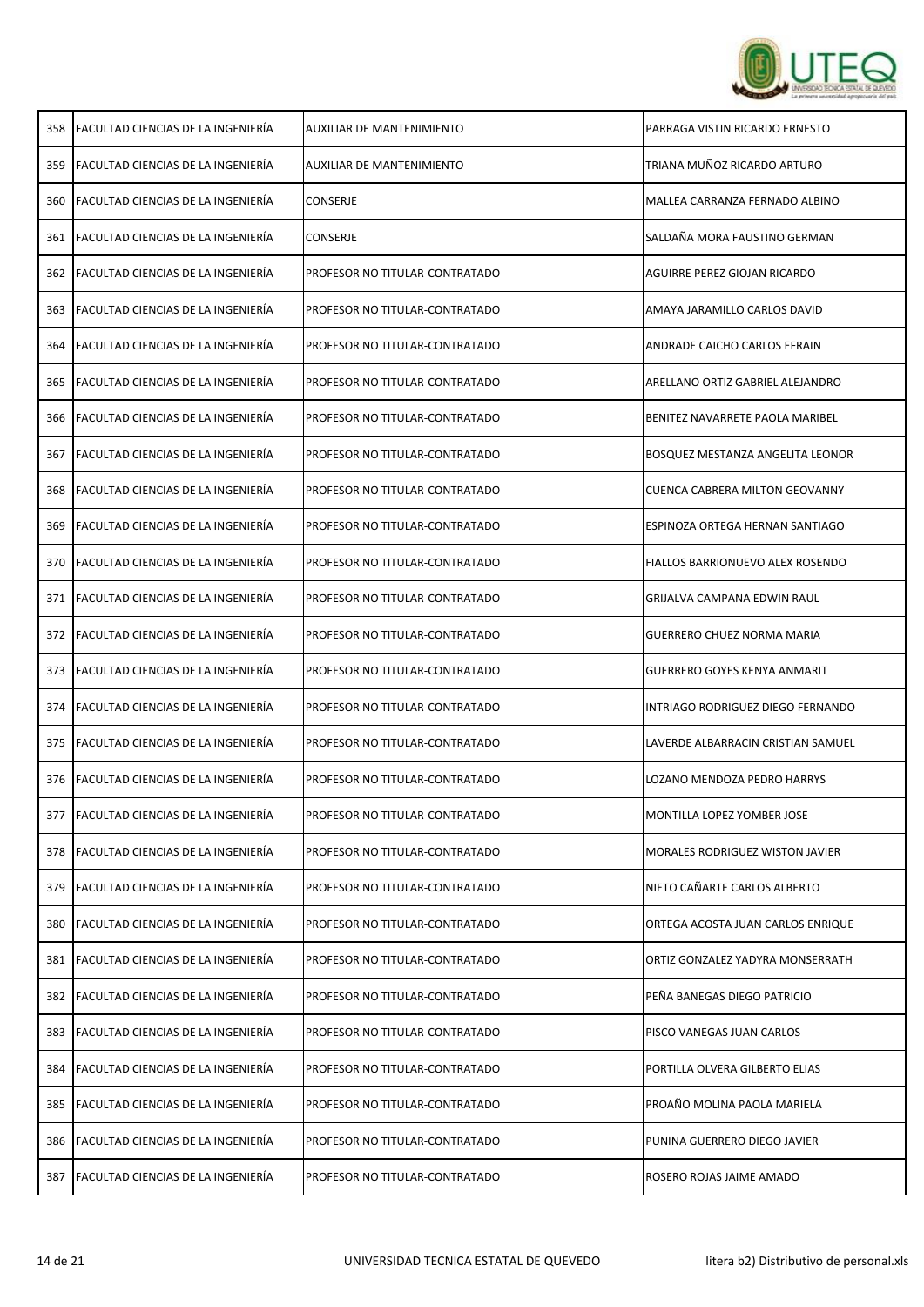

| 388 | <b>FACULTAD CIENCIAS DE LA INGENIERÍA</b> | PROFESOR NO TITULAR-CONTRATADO              | RUANO HERRERIA ERNESTO JAVIER                 |
|-----|-------------------------------------------|---------------------------------------------|-----------------------------------------------|
| 389 | <b>FACULTAD CIENCIAS DE LA INGENIERÍA</b> | PROFESOR NO TITULAR-CONTRATADO              | SALAZAR LOOR RODGER BENJAMIN                  |
| 390 | <b>FACULTAD CIENCIAS DE LA INGENIERÍA</b> | PROFESOR NO TITULAR-CONTRATADO              | SALINAS BUESTAN NESTOR RAFAEL                 |
|     | 391 FACULTAD CIENCIAS DE LA INGENIERÍA    | PROFESOR NO TITULAR-CONTRATADO              | SAMANIEGO MENA EDUARDO AMABLE                 |
| 392 | <b>FACULTAD CIENCIAS DE LA INGENIERÍA</b> | PROFESOR NO TITULAR-CONTRATADO              | SIMANCAS VARGAS JEAN CARLOS                   |
| 393 | FACULTAD CIENCIAS DE LA INGENIERÍA        | PROFESOR NO TITULAR-CONTRATADO              | SINCHI RIVAS CARMEN ALEXANDRA                 |
| 394 | FACULTAD CIENCIAS DE LA INGENIERÍA        | PROFESOR NO TITULAR-CONTRATADO              | TAIPE QUILLIGANA SILVIA VIRGINIA              |
| 395 | FACULTAD CIENCIAS DE LA INGENIERÍA        | PROFESOR NO TITULAR-CONTRATADO              | TOPA CHUQUITARCO CRISTIAN PAUL                |
| 396 | FACULTAD CIENCIAS DE LA INGENIERÍA        | PROFESOR NO TITULAR-CONTRATADO              | TORRES QUIJIJE ANGEL IVAN                     |
| 397 | FACULTAD CIENCIAS DE LA INGENIERÍA        | PROFESOR NO TITULAR-CONTRATADO              | TUBAY VERGARA JOSE LUIS                       |
| 398 | FACULTAD CIENCIAS DE LA INGENIERÍA        | PROFESOR NO TITULAR-CONTRATADO              | VINCES LLAGUNO LEONARDO SANTIAGO              |
| 399 | <b>FACULTAD CIENCIAS DE LA INGENIERÍA</b> | PROFESOR NO TITULAR-CONTRATADO              | YEPEZ ROSADO ANGEL JOEL                       |
| 400 | FACULTAD CIENCIAS DE LA INGENIERÍA        | PROFESOR NO TITULAR-CONTRATADO              | ZAMORA HERNANDEZ YUSIMIT KARINA               |
| 401 | FACULTAD CIENCIAS DE LA INGENIERÍA        | PROFESOR NO TITULAR-CONTRATADO              | ZAPATA HIDALGO DANIEL ROBERTO                 |
| 402 | FACULTAD CIENCIAS DE LA INGENIERÍA        | PROFESOR TITULAR PRINCIPAL ESCALAFÓN PREVIO | CABRERA VARGAS SEGUNDO ARTURO                 |
| 403 | FACULTAD CIENCIAS DE LA INGENIERÍA        | PROFESOR TITULAR PRINCIPAL ESCALAFÓN PREVIO | CEVALLOS MUÑOZ OMAR ARTURO                    |
|     | 404 FACULTAD CIENCIAS DE LA INGENIERÍA    | PROFESOR TITULAR AGREGADO NIVEL 1 GRADO 3   | CONTRERAS MOSQUERA FRANCISCA ETELVINA         |
| 405 | <b>FACULTAD CIENCIAS DE LA INGENIERÍA</b> | PROFESOR TITULAR PRINCIPAL ESCALAFÓN PREVIO | DIAZ MACIAS EFRAIN EVARISTO                   |
| 406 | FACULTAD CIENCIAS DE LA INGENIERÍA        | PROFESOR TITULAR AGREGADO NIVEL 1 GRADO 3   | ERAZO MORETA ORLANDO RANIRO                   |
| 407 | FACULTAD CIENCIAS DE LA INGENIERÍA        | PROFESOR TITULAR AGREGADO NIVEL 1 GRADO 3   | FERRER SANCHEZ YARELYS                        |
|     | 408 FACULTAD CIENCIAS DE LA INGENIERÍA    | PROFESOR TITULAR AUXILIAR NIVEL 1 GRADO 1   | <b>GUERRERO ULLOA GLEISTON CICERON</b>        |
| 409 | <b>FACULTAD CIENCIAS DE LA INGENIERÍA</b> | PROFESOR TITULAR AGREGADO NIVEL 1 GRADO 3   | INTRIAGO ZAMORA PEDRO NAPOLEON                |
| 410 | FACULTAD CIENCIAS DE LA INGENIERÍA        | PROFESOR TITULAR PRINCIPAL ESCALAFÓN PREVIO | JARAMILLO CHUQUI IVAN FREDDY                  |
| 411 | FACULTAD CIENCIAS DE LA INGENIERÍA        | PROFESOR TITULAR AGREGADO NIVEL 1 GRADO 3   | LLERENA GUEVARA LUCRECIA ALEJANDRINA          |
|     | 412 FACULTAD CIENCIAS DE LA INGENIERÍA    | PROFESOR TITULAR PRINCIPAL ESCALAFÓN PREVIO | MARQUEZ DE LA PLATA MONTIEL CARLOS<br>VICENTE |
|     | 413 FACULTAD CIENCIAS DE LA INGENIERÍA    | PROFESOR TITULAR PRINCIPAL ESCALAFÓN PREVIO | MEDINA MOREIRA DUBER SEGUNDO                  |
|     | 414 FACULTAD CIENCIAS DE LA INGENIERÍA    | PROFESOR TITULAR AGREGADO NIVEL 2 GRADO 4   | MORA SECAIRA JANETH INES                      |
|     | 415 FACULTAD CIENCIAS DE LA INGENIERÍA    | PROFESOR TITULAR AUXILIAR NIVEL 1 GRADO 1   | PAZMIÑO RODRIGUEZ JULIO CESAR                 |
|     | 416 FACULTAD CIENCIAS DE LA INGENIERÍA    | PROFESOR TITULAR AUXILIAR NIVEL 1 GRADO 1   | PRIETO BENAVIDES OSCAR OSWALDO                |
|     | 417 FACULTAD CIENCIAS DE LA INGENIERÍA    | PROFESOR TITULAR PRINCIPAL                  | RODRIGUEZ GAVILANES NANCY MAGALI              |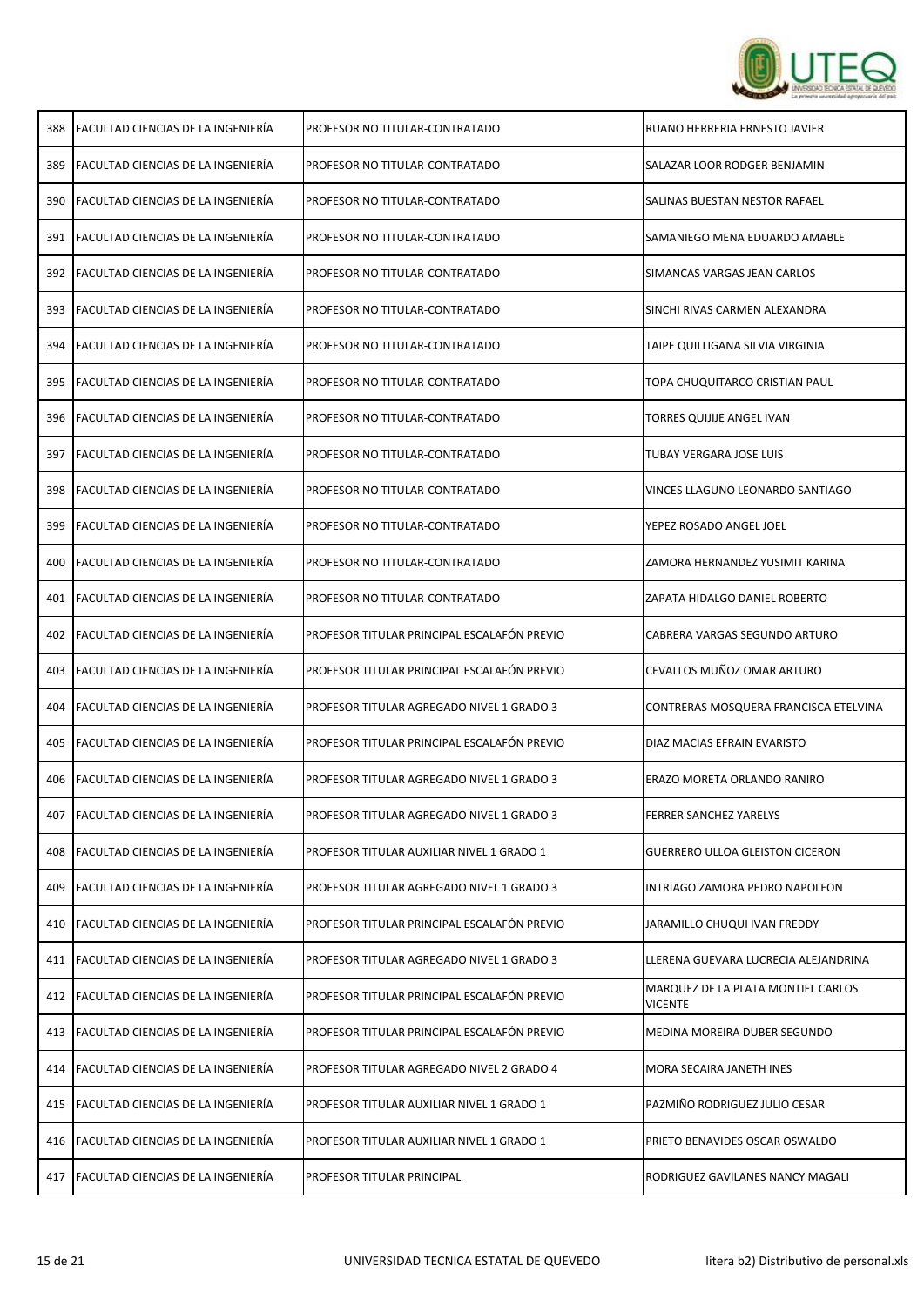

|     | 418   FACULTAD CIENCIAS DE LA INGENIERÍA  | PROFESOR TITULAR AGREGADO NIVEL 1 GRADO 3  | TAY HING CAJAS CECILIA CAROLINA         |
|-----|-------------------------------------------|--------------------------------------------|-----------------------------------------|
| 419 | FACULTAD CIENCIAS DE LA INGENIERÍA        | PROFESOR TITULAR AUXILIAR NIVEL 1 GRADO 1  | TORRES BOLAÑOS MARJORI TAHIMY MARGARITA |
| 420 | FACULTAD CIENCIAS DE LA INGENIERÍA        | PROFESOR TITULAR AGREGADO NIVEL 1 GRADO 3  | VICUÑA PINO ARIOSTO EUGENIO             |
| 421 | <b>FACULTAD CIENCIAS DE LA INGENIERÍA</b> | PROFESOR TITULAR PRINCIPAL NIVEL 1 GRADO 6 | <b>VLASSOVA LIDIA</b>                   |
| 422 | <b>FACULTAD CIENCIAS DE LA SALUD</b>      | <b>TECNICO DE LABORATORIO</b>              | <b>GARCIA PAREDES JULIANA GUADALUPE</b> |
|     | 423   FACULTAD CIENCIAS DE LA SALUD       | <b>CONSERJE</b>                            | SUAREZ ARANA HECTOR JAVIER              |
|     | 424 FACULTAD CIENCIAS DE LA SALUD         | PROFESOR NO TITULAR-CONTRATADO             | ACURIO BARRE SOLANGE LISSETH            |
|     | 425 FACULTAD CIENCIAS DE LA SALUD         | PROFESOR NO TITULAR-CONTRATADO             | COELLO LLERENA MARIA FERNANDA           |
|     | 426 FACULTAD CIENCIAS DE LA SALUD         | PROFESOR NO TITULAR-CONTRATADO             | DIAZ SOLEDISPA MARICELA MARIANA         |
|     | 427 FACULTAD CIENCIAS DE LA SALUD         | PROFESOR NO TITULAR-CONTRATADO             | FACUY ARIAS LUISA MARIA                 |
|     | 428   FACULTAD CIENCIAS DE LA SALUD       | PROFESOR NO TITULAR-CONTRATADO             | FRANCO CASTRO SARA ALEXANDRA            |
|     | 429   FACULTAD CIENCIAS DE LA SALUD       | PROFESOR NO TITULAR-CONTRATADO             | GALEAS ARBOLEDA GABRIELA JACQUELINE     |
| 430 | <b>FACULTAD CIENCIAS DE LA SALUD</b>      | PROFESOR NO TITULAR-CONTRATADO             | GUANOLUIZA TENEMAZA GLADYS ELIZABETH    |
| 431 | <b>FACULTAD CIENCIAS DE LA SALUD</b>      | PROFESOR NO TITULAR-CONTRATADO             | GUERRA MOREIRA LUIS FERNANDO            |
| 432 | <b>FACULTAD CIENCIAS DE LA SALUD</b>      | PROFESOR NO TITULAR-CONTRATADO             | <b>GUEVARA TORRES PAMELA VICTORIA</b>   |
|     | 433   FACULTAD CIENCIAS DE LA SALUD       | PROFESOR NO TITULAR-CONTRATADO             | LOPEZ GARCIA NANCY DEL CARMEN           |
| 434 | FACULTAD CIENCIAS DE LA SALUD             | PROFESOR NO TITULAR-CONTRATADO             | MACIAS SANCHEZ KAREN GABRIELA           |
|     | 435 FACULTAD CIENCIAS DE LA SALUD         | PROFESOR NO TITULAR-CONTRATADO             | MARTINEZ GARCES ROSMAIRA DEL SOCORRO    |
|     | 436 FACULTAD CIENCIAS DE LA SALUD         | PROFESOR NO TITULAR-CONTRATADO             | MOLINA ARGUDO FERNANDO ANTONIO          |
|     | 437 FACULTAD CIENCIAS DE LA SALUD         | PROFESOR NO TITULAR-CONTRATADO             | MOREIRA FLORES MARIUXI MAGDALENA        |
| 438 | <b>FACULTAD CIENCIAS DE LA SALUD</b>      | PROFESOR NO TITULAR-CONTRATADO             | NETO VILLAGOMEZ DIANA YESSENIA          |
| 439 | FACULTAD CIENCIAS DE LA SALUD             | PROFESOR NO TITULAR-CONTRATADO             | PACHECO CORREA SONIA ISABEL             |
| 440 | FACULTAD CIENCIAS DE LA SALUD             | PROFESOR NO TITULAR-CONTRATADO             | QUIJIJE CHAVEZ VILMA ROCIO              |
| 441 | <b>FACULTAD CIENCIAS DE LA SALUD</b>      | PROFESOR NO TITULAR-CONTRATADO             | VARAS GILER ROSA CECIBEL                |
| 442 | <b>FACULTAD CIENCIAS DE LA SALUD</b>      | PROFESOR NO TITULAR-CONTRATADO             | VASQUEZ MORAN BERTHA ALEJANDRINA        |
| 443 | <b>FACULTAD CIENCIAS DE LA SALUD</b>      | PROFESOR NO TITULAR-CONTRATADO             | VILLAMAR GAVILANES ANGIE DAYANA         |
| 444 | <b>FACULTAD CIENCIAS DE LA SALUD</b>      | PROFESOR NO TITULAR-CONTRATADO             | VILLAMAR TORRES YULITZA GEOMARA         |
|     | 445   FACULTAD CIENCIAS DE LA SALUD       | PROFESOR NO TITULAR-CONTRATADO             | ZURITA DESIDERIO MARIUXI JOHANNA        |
|     | 446   FACULTAD CIENCIAS DE LA SALUD       | PROFESOR TITULAR AUXILIAR NIVEL 1 GRADO 1  | PALLAROSO GRANIZO ROSA YOLANDA          |
|     | 447 FACULTAD CIENCIAS DE LA SALUD         | PROFESOR TITULAR AUXILIAR NIVEL 1 GRADO 1  | SOLIS GARCIA MARIANA ESTELITA           |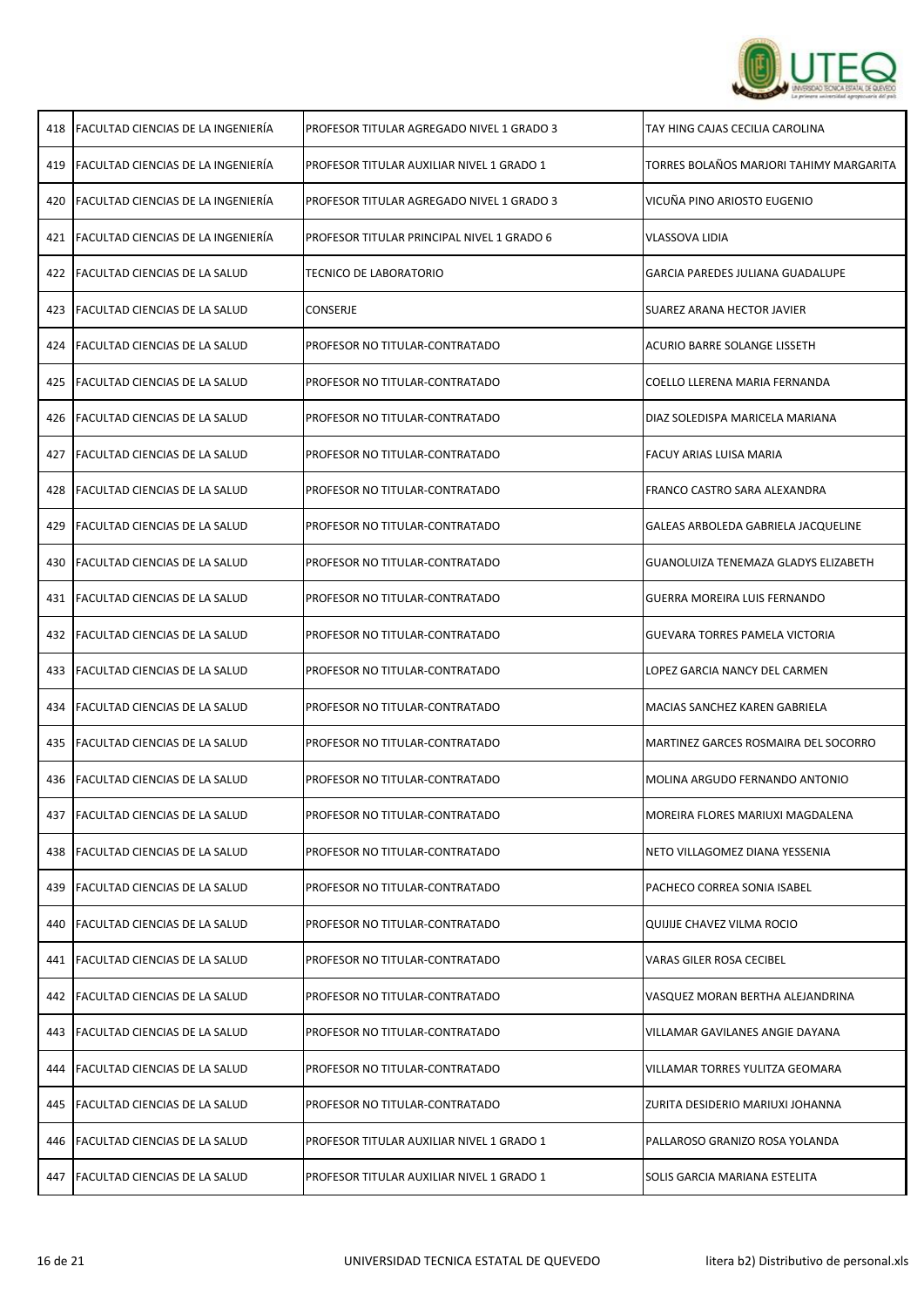

| 448 | FACULTAD CIENCIAS DE LA INDUSTRIA Y<br><b>PRODUCCION</b> | TECNICO ADMINISTRATIVO                                                  | BONILLA CARBO MONICA LORENA          |
|-----|----------------------------------------------------------|-------------------------------------------------------------------------|--------------------------------------|
| 449 | FACULTAD CIENCIAS DE LA INDUSTRIA Y<br><b>PRODUCCION</b> | CONSERJE                                                                | SOLIS GARCIA ENRIQUE RODOLFO         |
| 450 | FACULTAD CIENCIAS DE LA INDUSTRIA Y<br><b>PRODUCCION</b> | <b>CONSERJE</b>                                                         | ROVAYO QUINTO YORGE WILMER           |
| 451 | FACULTAD CIENCIAS DE LA INDUSTRIA Y<br><b>PRODUCCION</b> | CONSERJE                                                                | UBE ALCIVAR FLORENCIO ADOLFO         |
| 452 | FACULTAD CIENCIAS DE LA INDUSTRIA Y<br><b>PRODUCCION</b> | ASISTENTE DE LABORATORIOS-FCI - LABORATORIO DE<br>OPERACIONES UNITARIAS | COELLO MONTOYA AMADO ENRIQUE         |
| 453 | FACULTAD CIENCIAS DE LA INDUSTRIA Y<br><b>PRODUCCION</b> | PROFESOR NO TITULAR-CONTRATADO                                          | ALDERETE RENDON ABELARDO JERONIMO    |
| 454 | FACULTAD CIENCIAS DE LA INDUSTRIA Y<br><b>PRODUCCION</b> | PROFESOR NO TITULAR-CONTRATADO                                          | BAÑOS COELLO MARIA BELEN             |
| 455 | FACULTAD CIENCIAS DE LA INDUSTRIA Y<br><b>PRODUCCION</b> | PROFESOR NO TITULAR-CONTRATADO                                          | <b>BARROS ENRIQUEZ JOSE DAVID</b>    |
| 456 | FACULTAD CIENCIAS DE LA INDUSTRIA Y<br><b>PRODUCCION</b> | PROFESOR NO TITULAR-CONTRATADO                                          | BAYAS ZAMORA ABRAHAM ADALBERTO       |
| 457 | FACULTAD CIENCIAS DE LA INDUSTRIA Y<br><b>PRODUCCION</b> | PROFESOR NO TITULAR-CONTRATADO                                          | <b>BUSTILLOS MOLINA IRENE TERESA</b> |
| 458 | FACULTAD CIENCIAS DE LA INDUSTRIA Y<br><b>PRODUCCION</b> | PROFESOR NO TITULAR-CONTRATADO                                          | CANO INTRIAGO JUAN CARLOS            |
| 459 | FACULTAD CIENCIAS DE LA INDUSTRIA Y<br><b>PRODUCCION</b> | PROFESOR NO TITULAR-CONTRATADO                                          | CEDEÑO BARZOLA JIMMY ALDRIN          |
| 460 | FACULTAD CIENCIAS DE LA INDUSTRIA Y<br><b>PRODUCCION</b> | PROFESOR NO TITULAR-CONTRATADO                                          | COELLO LOOR CAROL DANIELA            |
| 461 | FACULTAD CIENCIAS DE LA INDUSTRIA Y<br><b>PRODUCCION</b> | PROFESOR NO TITULAR-CONTRATADO                                          | CORTEZ ESPINOZA ANDREA CRISTINA      |
| 462 | FACULTAD CIENCIAS DE LA INDUSTRIA Y<br><b>PRODUCCION</b> | PROFESOR NO TITULAR-CONTRATADO                                          | DE LA TORRE MACIAS ANDRES ALEXANDER  |
| 463 | FACULTAD CIENCIAS DE LA INDUSTRIA Y<br><b>PRODUCCION</b> | PROFESOR NO TITULAR-CONTRATADO                                          | DURAZNO DELGADO LEONILO ALFONSO      |
| 464 | FACULTAD CIENCIAS DE LA INDUSTRIA Y<br>PRODUCCION        | PROFESOR NO TITULAR-CONTRATADO                                          | EGAS ASTUDILLO LUIS ALBERTO          |
| 465 | FACULTAD CIENCIAS DE LA INDUSTRIA Y<br><b>PRODUCCION</b> | PROFESOR NO TITULAR-CONTRATADO                                          | GUAPI ALAVA GINA MARIUXI             |
| 466 | FACULTAD CIENCIAS DE LA INDUSTRIA Y<br><b>PRODUCCION</b> | PROFESOR NO TITULAR-CONTRATADO                                          | <b>GUERRON TROYA VICENTE ALBERTO</b> |
| 467 | FACULTAD CIENCIAS DE LA INDUSTRIA Y<br><b>PRODUCCION</b> | PROFESOR NO TITULAR-CONTRATADO                                          | HEREDIA MOYANO SANDRA FABIOLA        |
| 468 | FACULTAD CIENCIAS DE LA INDUSTRIA Y<br><b>PRODUCCION</b> | PROFESOR NO TITULAR-CONTRATADO                                          | JACOME ALARCON LUIS FERNANDO         |
| 469 | FACULTAD CIENCIAS DE LA INDUSTRIA Y<br><b>PRODUCCION</b> | PROFESOR NO TITULAR-CONTRATADO                                          | JACOME VELEZ WALTER JOFFRED          |
| 470 | FACULTAD CIENCIAS DE LA INDUSTRIA Y<br><b>PRODUCCION</b> | PROFESOR NO TITULAR-CONTRATADO                                          | LEON GANCHOZO MANUEL UBALDO          |
| 471 | FACULTAD CIENCIAS DE LA INDUSTRIA Y<br><b>PRODUCCION</b> | PROFESOR NO TITULAR-CONTRATADO                                          | LLERENA SILVA WILMA MARIBEL          |
| 472 | FACULTAD CIENCIAS DE LA INDUSTRIA Y<br><b>PRODUCCION</b> | PROFESOR NO TITULAR-CONTRATADO                                          | MANCHENO PADILLA EDISON MARCELO      |
| 473 | FACULTAD CIENCIAS DE LA INDUSTRIA Y<br><b>PRODUCCION</b> | PROFESOR NO TITULAR-CONTRATADO                                          | <b>MARTINEZ PORRO EUDES</b>          |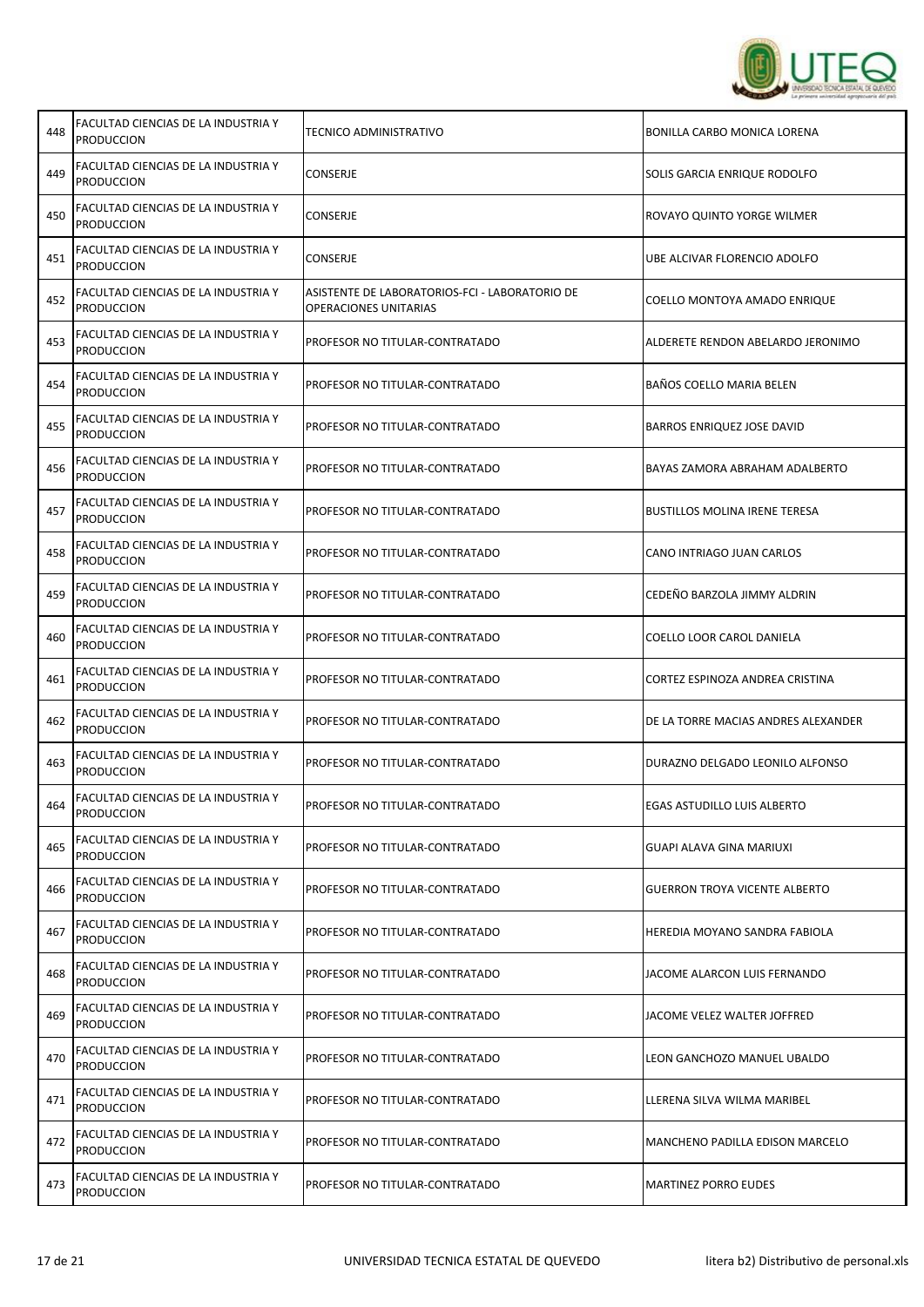

ï

| 474 | FACULTAD CIENCIAS DE LA INDUSTRIA Y<br><b>PRODUCCION</b> | PROFESOR NO TITULAR-CONTRATADO            | MOREIRA MACIAS ROBERT WILLIAM       |
|-----|----------------------------------------------------------|-------------------------------------------|-------------------------------------|
| 475 | FACULTAD CIENCIAS DE LA INDUSTRIA Y<br><b>PRODUCCION</b> | PROFESOR NO TITULAR-CONTRATADO            | NAVARRETE GOMEZ ROGELIO MANUEL      |
| 476 | FACULTAD CIENCIAS DE LA INDUSTRIA Y<br><b>PRODUCCION</b> | PROFESOR NO TITULAR-CONTRATADO            | PACHECO TIGSELEMA MARIA TERESA      |
| 477 | FACULTAD CIENCIAS DE LA INDUSTRIA Y<br><b>PRODUCCION</b> | PROFESOR NO TITULAR-CONTRATADO            | PEREZ TOAPANTA ADRIANO EFRAIN       |
| 478 | FACULTAD CIENCIAS DE LA INDUSTRIA Y<br><b>PRODUCCION</b> | PROFESOR NO TITULAR-CONTRATADO            | QUINTANA ZAMORA JORGE GUSTAVO       |
| 479 | FACULTAD CIENCIAS DE LA INDUSTRIA Y<br><b>PRODUCCION</b> | PROFESOR NO TITULAR-CONTRATADO            | REINOSO BAQUE IVAN MANUEL           |
| 480 | FACULTAD CIENCIAS DE LA INDUSTRIA Y<br><b>PRODUCCION</b> | PROFESOR NO TITULAR-CONTRATADO            | RIVAS SIERRA DANNY ALEXANDER        |
| 481 | FACULTAD CIENCIAS DE LA INDUSTRIA Y<br><b>PRODUCCION</b> | PROFESOR NO TITULAR-CONTRATADO            | RODRIGUEZ CASTRO ROSSY LISBETH      |
| 482 | FACULTAD CIENCIAS DE LA INDUSTRIA Y<br><b>PRODUCCION</b> | PROFESOR NO TITULAR-CONTRATADO            | ROJAS URIBE LOGUARD SMITH           |
| 483 | FACULTAD CIENCIAS DE LA INDUSTRIA Y<br><b>PRODUCCION</b> | PROFESOR NO TITULAR-CONTRATADO            | ROMERO GARAICOA DIEGO ARMANDO       |
| 484 | FACULTAD CIENCIAS DE LA INDUSTRIA Y<br><b>PRODUCCION</b> | PROFESOR NO TITULAR-CONTRATADO            | SAA SALTOS JORGE WILSON             |
| 485 | FACULTAD CIENCIAS DE LA INDUSTRIA Y<br><b>PRODUCCION</b> | PROFESOR NO TITULAR-CONTRATADO            | SOCASI GUALOTUÑA MIGUEL SANTIAGO    |
| 486 | FACULTAD CIENCIAS DE LA INDUSTRIA Y<br><b>PRODUCCION</b> | PROFESOR NO TITULAR-CONTRATADO            | TIRIRA CHULDE FERNANDA GERMANIA     |
| 487 | FACULTAD CIENCIAS DE LA INDUSTRIA Y<br><b>PRODUCCION</b> | PROFESOR NO TITULAR-CONTRATADO            | TORRES TORRES RUTH ISABEL           |
| 488 | FACULTAD CIENCIAS DE LA INDUSTRIA Y<br><b>PRODUCCION</b> | PROFESOR NO TITULAR-CONTRATADO            | TUAREZ GARCIA DIEGO ARMANDO         |
| 489 | FACULTAD CIENCIAS DE LA INDUSTRIA Y<br><b>PRODUCCION</b> | PROFESOR NO TITULAR-CONTRATADO            | VALENCIA RODRIGUEZ EDGAR GABRIEL    |
| 490 | FACULTAD CIENCIAS DE LA INDUSTRIA Y<br><b>PRODUCCION</b> | PROFESOR NO TITULAR-CONTRATADO            | VILLAFUERTE LOPEZ MILTON IVAN       |
| 491 | FACULTAD CIENCIAS DE LA INDUSTRIA Y<br><b>PRODUCCION</b> | PROFESOR NO TITULAR-CONTRATADO            | <b>VILLEGAS SOTO NELSON RAMIRO</b>  |
| 492 | FACULTAD CIENCIAS DE LA INDUSTRIA Y<br><b>PRODUCCION</b> | PROFESOR NO TITULAR-CONTRATADO            | WONG VASQUEZ DIANA ALEXANDRA        |
| 493 | FACULTAD CIENCIAS DE LA INDUSTRIA Y<br><b>PRODUCCION</b> | PROFESOR NO TITULAR-CONTRATADO            | ZAMBRANO MUÑOZ DENISSE MARGOTH      |
| 494 | FACULTAD CIENCIAS DE LA INDUSTRIA Y<br><b>PRODUCCION</b> | PROFESOR TITULAR AUXILIAR NIVEL 1 GRADO 1 | FERNANDEZ ESCOBAR ANGEL OLIVERIO    |
| 495 | FACULTAD CIENCIAS DE LA INDUSTRIA Y<br><b>PRODUCCION</b> | PROFESOR TITULAR AGREGADO NIVEL 1 GRADO 3 | MOREIRA MENENDEZ MERCEDES CLEOPATRA |
| 496 | FACULTAD CIENCIAS DE LA INDUSTRIA Y<br><b>PRODUCCION</b> | PROFESOR TITULAR AGREGADO NIVEL 3 GRADO 5 | NEIRA MOSQUERA JUAN ALEJANDRO       |
| 497 | FACULTAD CIENCIAS DE LA INDUSTRIA Y<br><b>PRODUCCION</b> | PROFESOR TITULAR AGREGADO NIVEL 1 GRADO 3 | OSORIO SANCHEZ ANA VERONICA         |
| 498 | FACULTAD CIENCIAS DE LA INDUSTRIA Y<br><b>PRODUCCION</b> | PROFESOR TITULAR AGREGADO NIVEL 3 GRADO 5 | PINARGOTE MENDOZA EDGAR RODOLFO     |
| 499 | FACULTAD CIENCIAS DE LA INDUSTRIA Y<br><b>PRODUCCION</b> | PROFESOR TITULAR AGREGADO NIVEL 1 GRADO 1 | RIZZO ZAMORA LAUDEN GEOBACK         |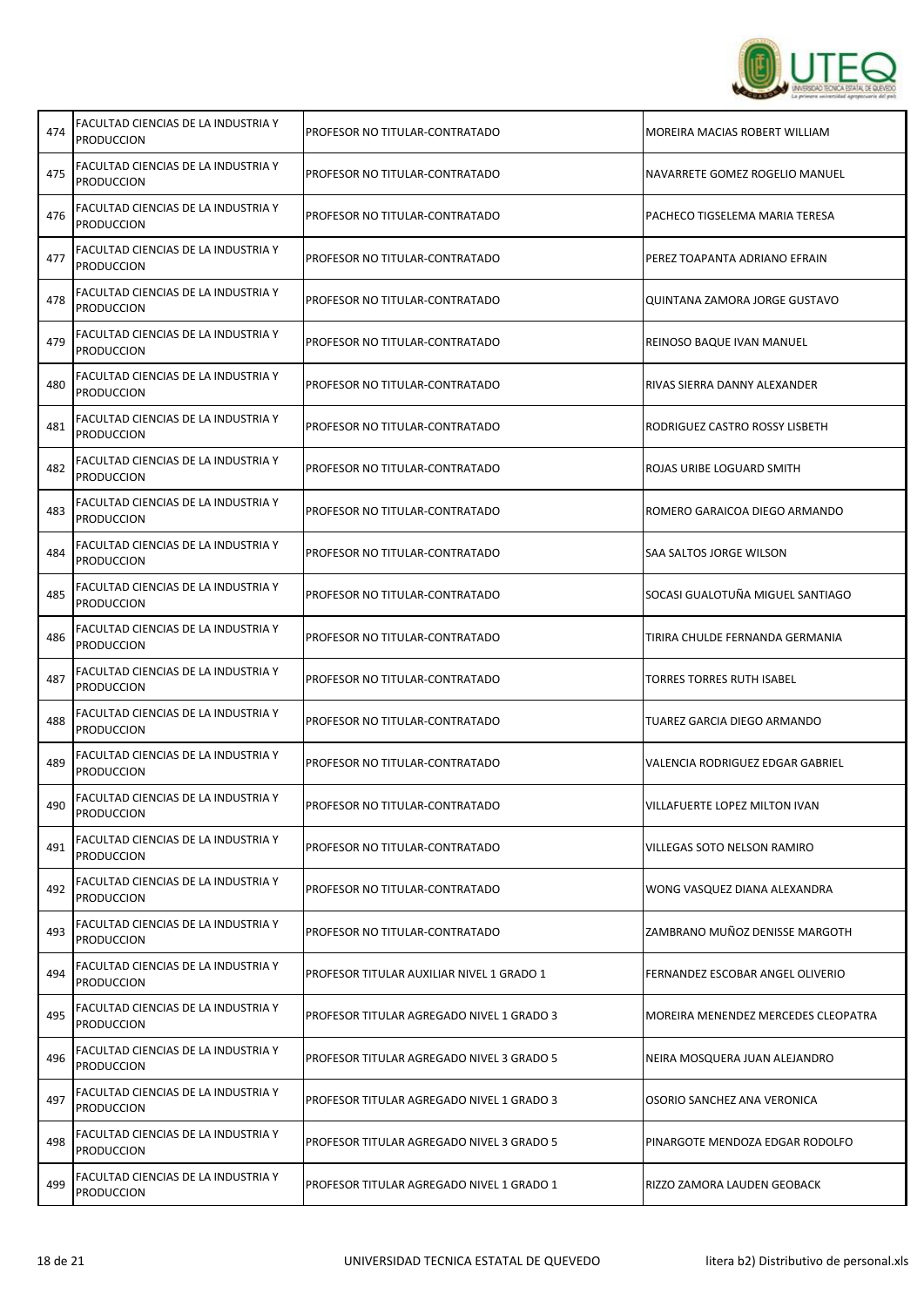

| 500 | FACULTAD CIENCIAS DE LA INDUSTRIA Y<br><b>PRODUCCION</b> | PROFESOR TITULAR AGREGADO NIVEL 2 GRADO 4     | <b>VALLEJO TORRES CHISTIAN AMABLE</b>    |
|-----|----------------------------------------------------------|-----------------------------------------------|------------------------------------------|
| 501 | FACULTAD CIENCIAS DE LA INDUSTRIA Y<br><b>PRODUCCION</b> | PROFESOR TITULAR PRINCIPAL ESCALAFÓN PREVIO   | <b>VELIZ AGUILAR MARISOL BETTY</b>       |
| 502 | FACULTAD CIENCIAS DE LA INDUSTRIA Y<br><b>PRODUCCION</b> | PROFESOR TITULAR AUXILIAR NIVEL 1 GRADO 1     | <b>VERA CHANG JAIME FABIAN</b>           |
| 503 | FACULTAD CIENCIAS DE LA INDUSTRIA Y<br><b>PRODUCCION</b> | PROFESOR TITULAR AUXILIAR NIVEL 1 GRADO 1     | VILLARROEL BASTIDAS JOSE VICENTE         |
| 504 | <b>RELACIONES PUBLICAS</b>                               | ANALISTA DE TECNOLOGIAS DE LA INFORMACION 1   | <b>CORTEZ CHICHANDE BRYAN STEVEN</b>     |
| 505 | <b>COMPRAS PUBLICAS</b>                                  | ANALISTA DE COMPRAS PUBLICA 1                 | GURUMENDI MOSQUERA ROSAURA MARIA         |
| 506 | <b>BIBLIOTECA</b>                                        | <b>BIBLIOTECARIA</b>                          | LOPEZ ROMERO LINDA MARIELA               |
| 507 | <b>COMPRAS PUBLICAS</b>                                  | ANALISTA DE COMPRAS PUBLICA 1                 | LOPEZ VERA FREDDY KIMBERLEY              |
| 508 | <b>RELACIONES PUBLICAS</b>                               | ANALISTA DE TECNOLOGIAS DE LA INFORMACION 1   | MUÑOZ RODRIGUEZ HENRY CRISTIAN           |
| 509 | <b>PRESUPUESTO</b>                                       | <b>ASISTENTE DE PRESUPUESTO</b>               | PEREZ ALCIVAR DARA LOURDES               |
|     | 510 FACULTAD CIENCIAS DE LA SALUD                        | <b>OFICINISTA</b>                             | <b>QUEVEDO HEREDIA ALISON LOURDES</b>    |
|     | 511  TESORERIA                                           | <b>TESORERO GENERAL</b>                       | TOLEDO NAVARRETE ANGEL HERNAN            |
| 512 | FACULTAD CIENCIAS DE LA INDUSTRIA Y<br><b>PRODUCCION</b> | <b>TECNICO ADMINISTRATIVO</b>                 | CARREÑO LARA JEAN CARLOS                 |
|     | 513 TALENTO HUMANO                                       | ANALISTA DE TALENTO HUMANO 1                  | CARRILLO DUEÑAS PABLO NEPTALI            |
| 514 | DIRECCION ACADEMICA                                      | ANALISTA DE TECNOLOGIAS DE LA INFORMACION 1   | FIGUEROA ZERNA TONNY GUSTAVO             |
| 515 | <b>PROCURADURIA</b>                                      | PROCURADOR/A                                  | GARCIA LISCANO ANA ELIZABETH             |
|     | 516 DIRECCIÓN DE VINCULACIÓN                             | <b>TECNICO DOCENTE</b>                        | MENDOZA PALACIOS JEAN PIERRE             |
| 517 | DIRECCION DE GESTION PUBLICA                             | <b>TECNICO ADMINISTRATIVO</b>                 | MOYOTA CEPEDA DIEGO FERNANDO             |
|     | 518 BIENESTAR UNIVERSITARIO                              | PSICOLOGA                                     | ROMERO ZAMBRANO GEOMAYRA YOSSETTY        |
| 519 | UNIDAD DE ADMISION Y NIVELACION                          | ANALISTA DE ELABORACION Y REGISTRO DE TITULOS | VELIZ REQUENE HILVER ROGER               |
| 520 | UNIDAD DE ADMISIÓN Y NIVELACIÓN                          | <b>TECNICO DOCENTE</b>                        | CAMACHO REYES RONALD DURVANNY            |
| 521 | UNIDAD DE ADMISIÓN Y NIVELACIÓN                          | <b>TECNICO DOCENTE</b>                        | LABORDE MEZA JESSENIA LORENA             |
| 522 | UNIDAD DE ADMISIÓN Y NIVELACIÓN                          | TRABAJADOR AGRICOLA                           | ALVAREZ YOSA DANNY DANIEL                |
| 523 | UNIDAD DE INVESTIGACION                                  | <b>TECNICO DOCENTE</b>                        | <b>MORALES INTRIAGO FATIMA LOURDES</b>   |
| 524 | UNIDAD DE INVESTIGACION                                  | <b>TECNICO DOCENTE</b>                        | PATIÑO UYAGUAI JAVIER LEONARDO           |
|     | 525 FINCA LA MARIA                                       | ASISTENTE DE PRODUCCION                       | TAMAY MONTOYA ANGEL GILBERTO             |
| 526 | <b>FINCA LA MARIA</b>                                    | TRABAJADOR AGRICOLA                           | BUENO TAPIA MAXIMO RUFINO                |
| 527 | <b>FINCA LA MARIA</b>                                    | TRABAJADOR AGRICOLA                           | <b>BURGOS SOLORZANO ANDRES FRANCISCO</b> |
|     | 528 FINCA LA MARIA                                       | OPERADOR DE MAQUINARIA AGRICOLA               | CALDERON BARRI PEDRO ANTONIO             |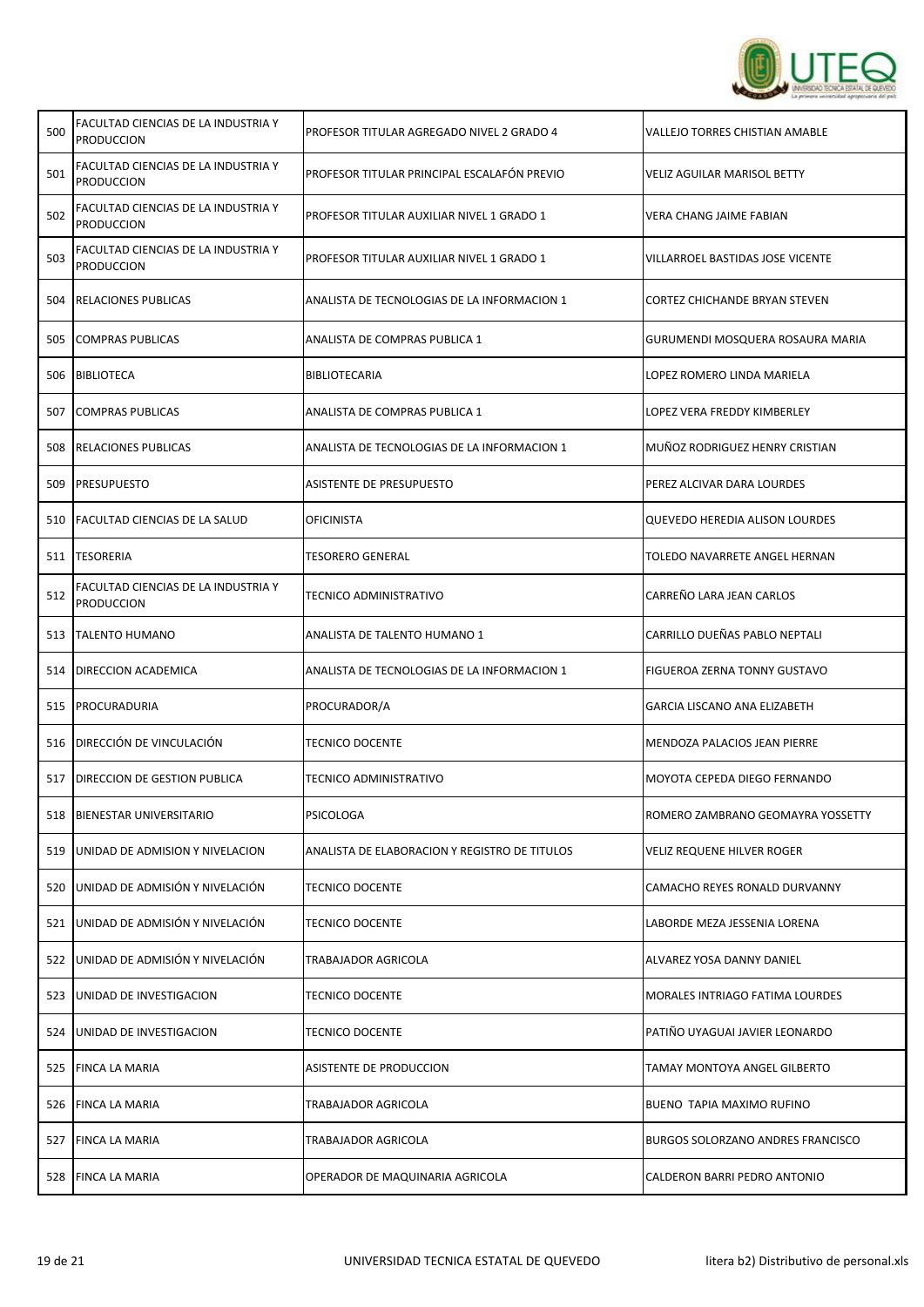

|     | 529 FINCA LA MARIA                                         | TRABAJADOR AGRICOLA                                   | CASQUETE REINA WILFRIDO MARCELO         |  |
|-----|------------------------------------------------------------|-------------------------------------------------------|-----------------------------------------|--|
|     | 530 FINCA LA MARIA                                         | TRABAJADOR AGRICOLA                                   | CEDEÑO MERO DANNY DANIEL                |  |
|     | 531 FINCA LA MARIA                                         | TRABAJADOR AGRICOLA                                   | FLORES MORAN GREGORIO HUNGRIA           |  |
|     | 532 FINCA LA MARIA                                         | AUXILIAR AGROPECUARIO                                 | FUENTES CARRRANZA HOLGER HIPOLITO       |  |
|     | 533 FINCA LA MARIA                                         | TRABAJADOR AGRICOLA                                   | FUENTES CASTRO GERARDO ANDRES           |  |
|     | 534 FINCA LA MARIA                                         | AYUDANTE OPERADOR                                     | <b>GURUMENDI TERAN CAIRO ISAAC</b>      |  |
|     | 535 FINCA LA MARIA                                         | TRABAJADOR AGRICOLA                                   | MACIAS TUAREZ FREDDY ANTONIO            |  |
|     | 536 FINCA LA MARIA                                         | TRABAJADOR AGRICOLA                                   | <b>MERINO PINCAY ROBERTO KLEBER</b>     |  |
|     | 537 FINCA LA MARIA                                         | TRABAJADOR AGRICOLA                                   | MORA QUINTANA HOLGER DARWIN             |  |
|     | 538 FINCA LA MARIA                                         | TRABAJADOR AGRICOLA                                   | MOREIRA LOOR JOHAN INOCENTE             |  |
| 539 | <b>FINCA LA MARIA</b>                                      | TRABAJADOR AGRICOLA                                   | OLVERA CADENA MANUEL ADRIANO            |  |
| 540 | <b>FINCA LA MARIA</b>                                      | TRABAJADOR AGRICOLA                                   | RODRIGUEZ FERNANDEZ PEDRO JAVIER        |  |
|     | 541 FINCA LA MARIA                                         | TRABAJADOR AGRICOLA                                   | SUAREZ SOLIZ NELSON VADIS               |  |
|     | 542 FINCA LA MARIA                                         | TRABAJADOR AGRICOLA                                   | TARIRA OLVERA ISIDRO PERFECTO           |  |
|     | 543 FINCA LA MARIA                                         | TRABAJADOR AGRICOLA                                   | VERA REINA LORENZO ROSENDO              |  |
|     | 544 FINCA LA MARIA                                         | TRABAJADOR AGRICOLA                                   | ZAMORA VINCES ARMANDO MELANIO           |  |
| 545 | FINCA LA REPRESA/FACULTAD CIENCIAS<br><b>AGROPECUARIAS</b> | AUXILIAR AGROPECUARIO                                 | <b>BRIONES MONTECE DANIEL DOMINGO</b>   |  |
|     | 546 FINCA LA REPRESA                                       | TRABAJADOR AGRICOLA                                   | <b>BRIONES MONTECE ISIDRO FRANCISCO</b> |  |
|     | 547   FINCA LA REPRESA                                     | TRABAJADOR AGRICOLA                                   | <b>BUSTE MENDEZ JORGE FRANCISCO</b>     |  |
|     | 548 FINCA LA REPRESA                                       | TRABAJADOR AGRICOLA                                   | CASTRO CHAMORRO WILSON ENRIQUE          |  |
|     | 549 FINCA LA REPRESA                                       | TRABAJADOR AGRICOLA                                   | MEZA OLVERA AGAPITO LEONIDAS            |  |
|     | 550 FINCA LA REPRESA                                       | TRABAJADOR AGRICOLA                                   | VARGAS SOLIS JIMMY JOSE                 |  |
|     | 551   FACULTAD CIENCIAS AGROPECUARIAS                      | TRABAJADOR AGRICOLA-FINCA MOROCUMBA                   | ARCOS AZA MANUEL ANTONIO                |  |
|     | ASESORÍAS / NIVEL DE APOYO                                 |                                                       |                                         |  |
| 552 | DIRECTORA DE TALENTO HUMANO                                | TALENTO HUMANO                                        | PARRAGA CEDEÑO MARIA EDILMA             |  |
|     | 553 DIRECTOR DE APOYO A LA GESTION                         | APOYO A LA GESTION                                    | AVILES CEVALLOS FLERIDO NICANOR         |  |
| 554 | DIRECTOR DE PLANIFICACIÓN Y<br>DESARROLLO UNIVERSITARIO    | DIRECCIÓN DE PLANIFICACIÓN Y DESARROLLO UNIVERSITARIO | RODRIGUEZ VELEZ YOCONDA PILAR           |  |
|     | 555 DIRECTOR DE PROCURADORÍA GENERAL                       | PROCURADURÍA                                          | PICO ZAMBRANO BOLIVAR OMAR              |  |
| 556 | DIRECTOR DE SECRETARIA GENERAL                             | SECRETARÍA GENERAL                                    | PINCAY RIZZO FRANCISCO BORJA            |  |